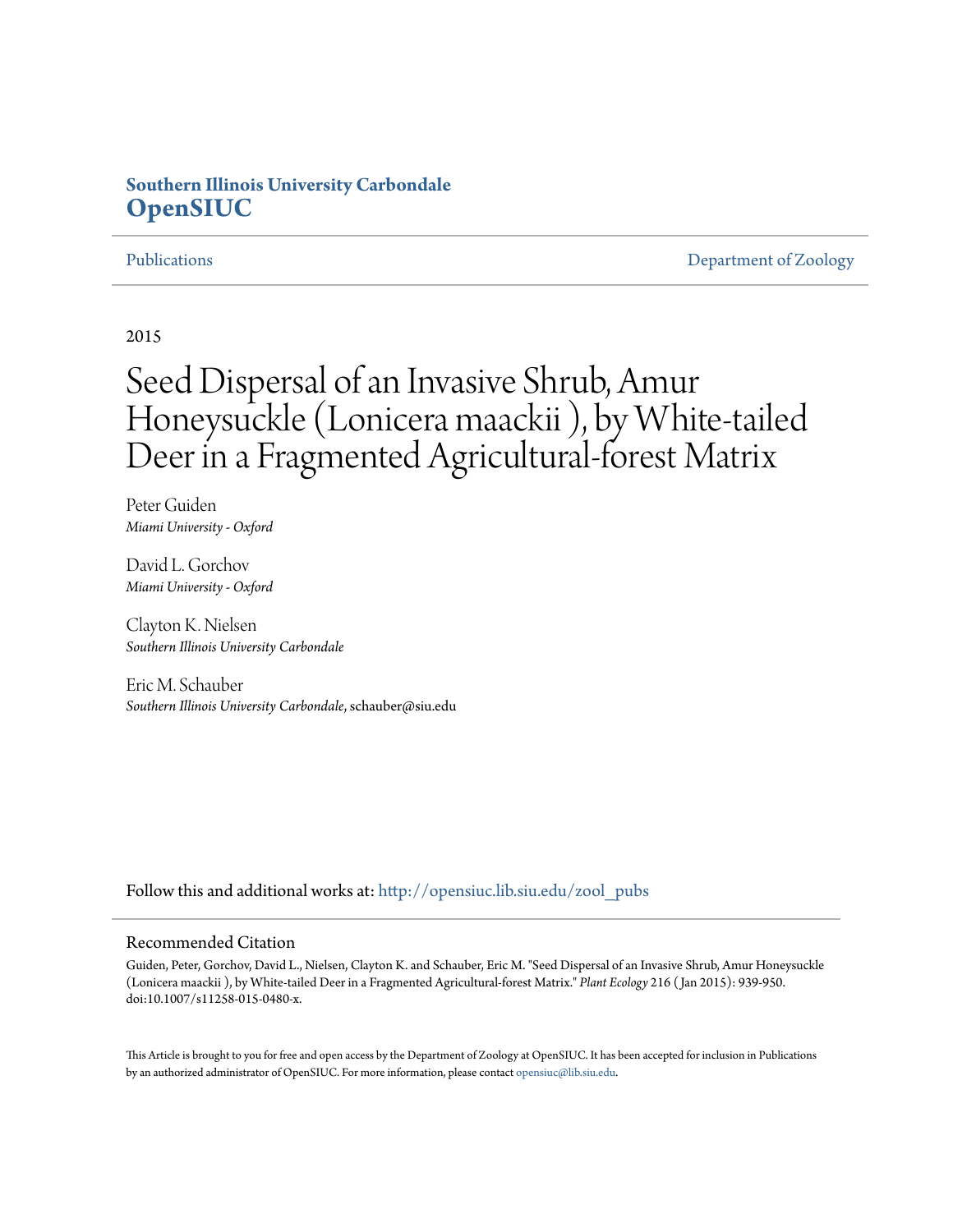| $\mathbf{1}$   | Word Count: 5531                                                                             |
|----------------|----------------------------------------------------------------------------------------------|
| $\overline{2}$ | Seed dispersal of an invasive shrub, Amur honeysuckle (Lonicera maackii), by white-tailed    |
| 3              | deer in a fragmented agricultural-forest matrix                                              |
| 4              | Peter Guiden*, Department of Biology, Miami University, 336 Pearson Hall Oxford OH 45056     |
| 5.             | Current address: Department of Zoology University of Wisconsin-Madison, 250 N. Mills Street, |
| 6              | Madison, WI 53706                                                                            |
| 7              | David L. Gorchov, Miami University, 336 Pearson Hall Oxford OH 45056                         |
| 8              | Clay Nielsen, Southern Illinois University, Cooperative Wildlife Research Laboratory         |
| 9              | Department of Forestry, Carbondale, IL 62901-6504                                            |
| 10             | Eric Schauber, Southern Illinois University, Cooperative Wildlife Research Laboratory        |
| 11             | Department of Forestry, Carbondale, IL 62901-6504                                            |
| 12             | *Corresponding author. E-mail: guiden@wisc.edu, Phone: (937) 545-8926, Fax: (513) 529-4243   |
|                |                                                                                              |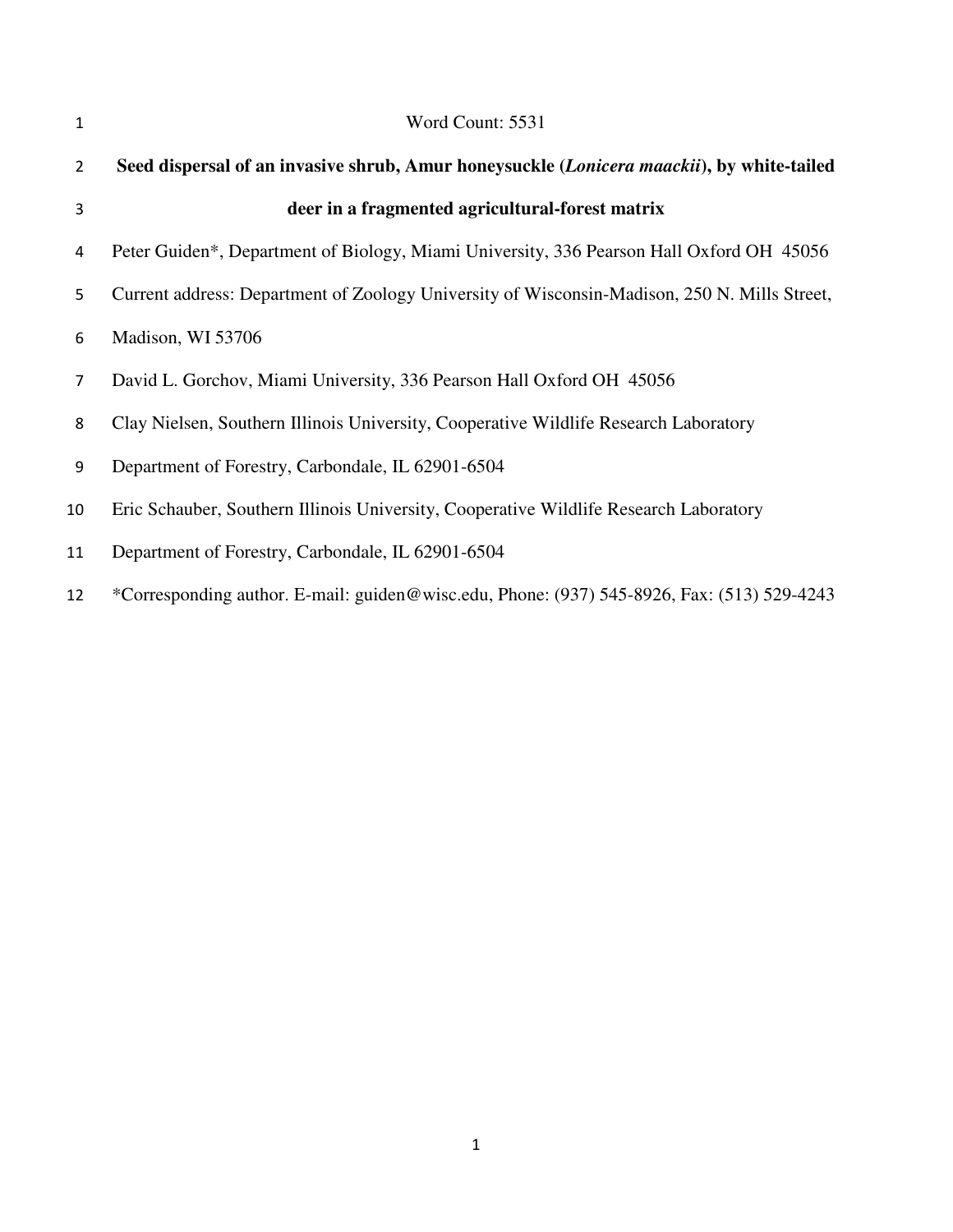#### **Abstract**

Ungulates are potentially important seed dispersers for many invasive plant species. While our understanding of which invasive plant species are dispersed by ungulates has improved over the last decade, the factors influencing this process remain poorly understood. To address this, we explored white-tailed deer (*Odocoileus virginianus*) seed consumption and dispersal of an invasive shrub (*Lonicera maackii*) in fragmented agricultural-forest matrices in western Ohio. In a pairwise browse preference experiment, deer browsed at similar levels on branches of *L.*  20 *maackii* with fruits removed and fruits intact (mean  $\pm$  95% CI: 57 $\pm$ 14% and 62 $\pm$ 14%, respectively). We found no evidence that white-tailed deer disperse *L. maackii* seeds along an invasion front, but 31% of deer pellet groups collected in an invaded area contained germinable *L. maackii* seeds (maximum number of germinable seeds = 30). By combining hourly movement data specific to fragmented landscapes and gut retention time data, we projected that female deer disperse 91% of ingested seeds further than 100m from seed sources (i.e. long-distance seed dispersal), and rarely disperse seeds up to 7.9 km. We conclude that white-tailed deer can be important long-distance seed dispersal vectors of *L. maackii*, and that invader abundance and/or patch connectivity likely influence patterns of seed dispersal by white-tailed deer. **Key Words**: deer browse, nearest neighbor, patch size, seed shadow projection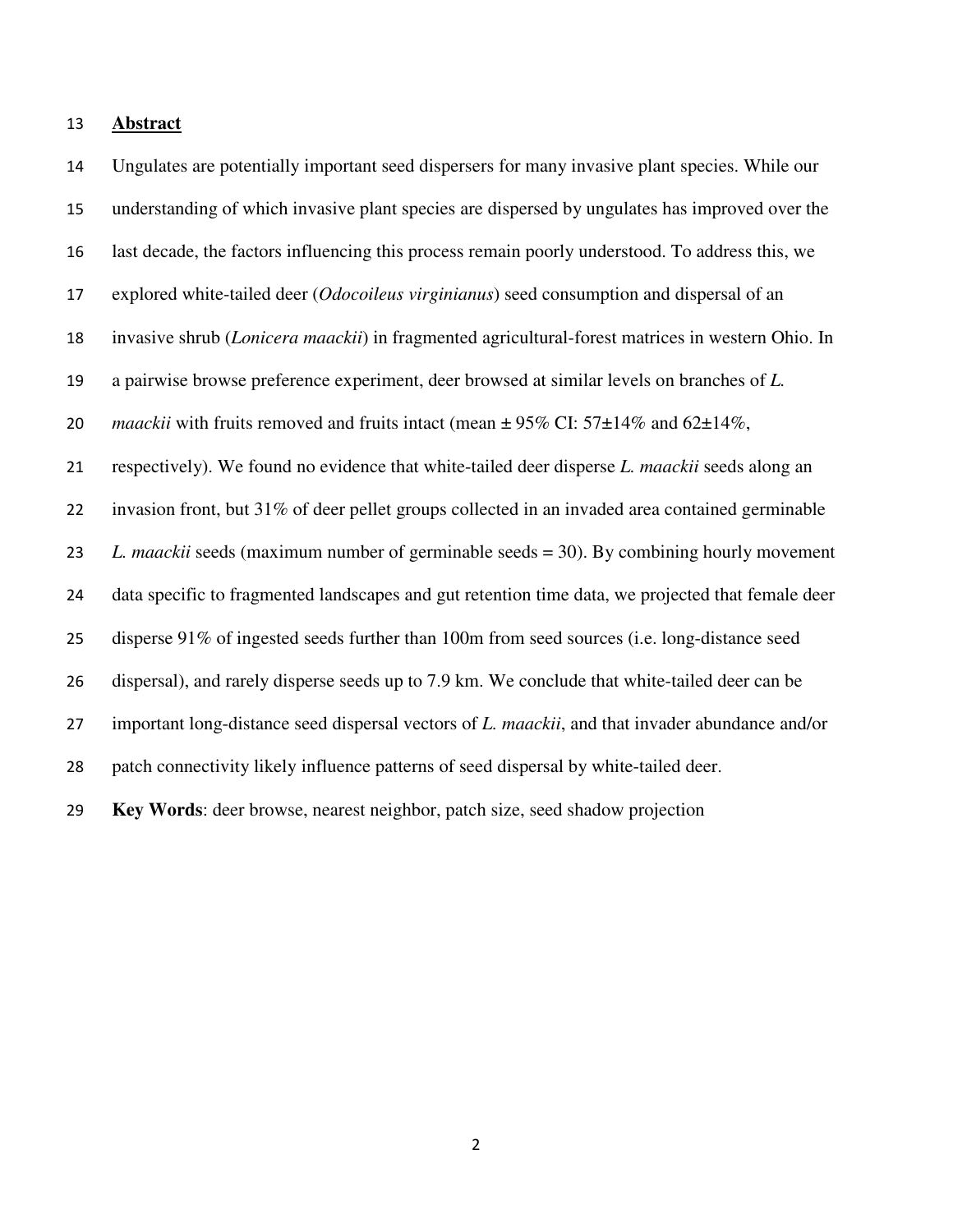Seed dispersal represents the single point in many plants' life cycle where an individual can move. The movement of seeds allows plants to escape density-dependent mortality near parent plants (Janzen 1970), colonize new habitats (Clark et al. 1998), exchange genetic material across populations (Excoffier et al. 2009), and rescue populations from local extinction in metapopulation dynamics (Cain et al. 2000). Large-scale anthropogenic changes, such as invasion of exotic plant species and habitat fragmentation, are altering seed dispersal of many plant species, which has potentially negative consequences for conservation of plant populations and communities (McConkey et al. 2012). Invasive plant species represent an ideal system to study seed dispersal, especially along invasion fronts, and are of practical importance since dispersal is a critical step in the invasion pathway. Dispersal patterns are inferred by describing the proportion of seeds in discrete distance classes away from parent plants ("seed shadows", Clark et al. 2005). An alternative approach to inferring seed shadows involves combining short-scale vector movement and retention time data to project seed shadows (Murray 1988; Vellend et al. 2003). In order to project a seed shadow, three things must be understood: the agents responsible for dispersing seeds (dispersal vectors), the time period over which these vectors can carry seeds (retention time), and vector movement patterns on the same time scale as retention time. Seed shadow projections provide valuable insight into the importance of a dispersal vector by providing expectations of the most frequent (mean, median, or mode) and longest (maximum) dispersal distances a seed might experience.

Seed dispersal vectors that transport seeds over long distances, potentially connecting disjunct populations of plant species, are especially important to understand. Increasingly, suitable habit is undergoing fragmentation due to anthropogenic land-use changes, as is the case for forests in many parts of North America (Heilman and Strittholt 2002; Riiters et al. 2012).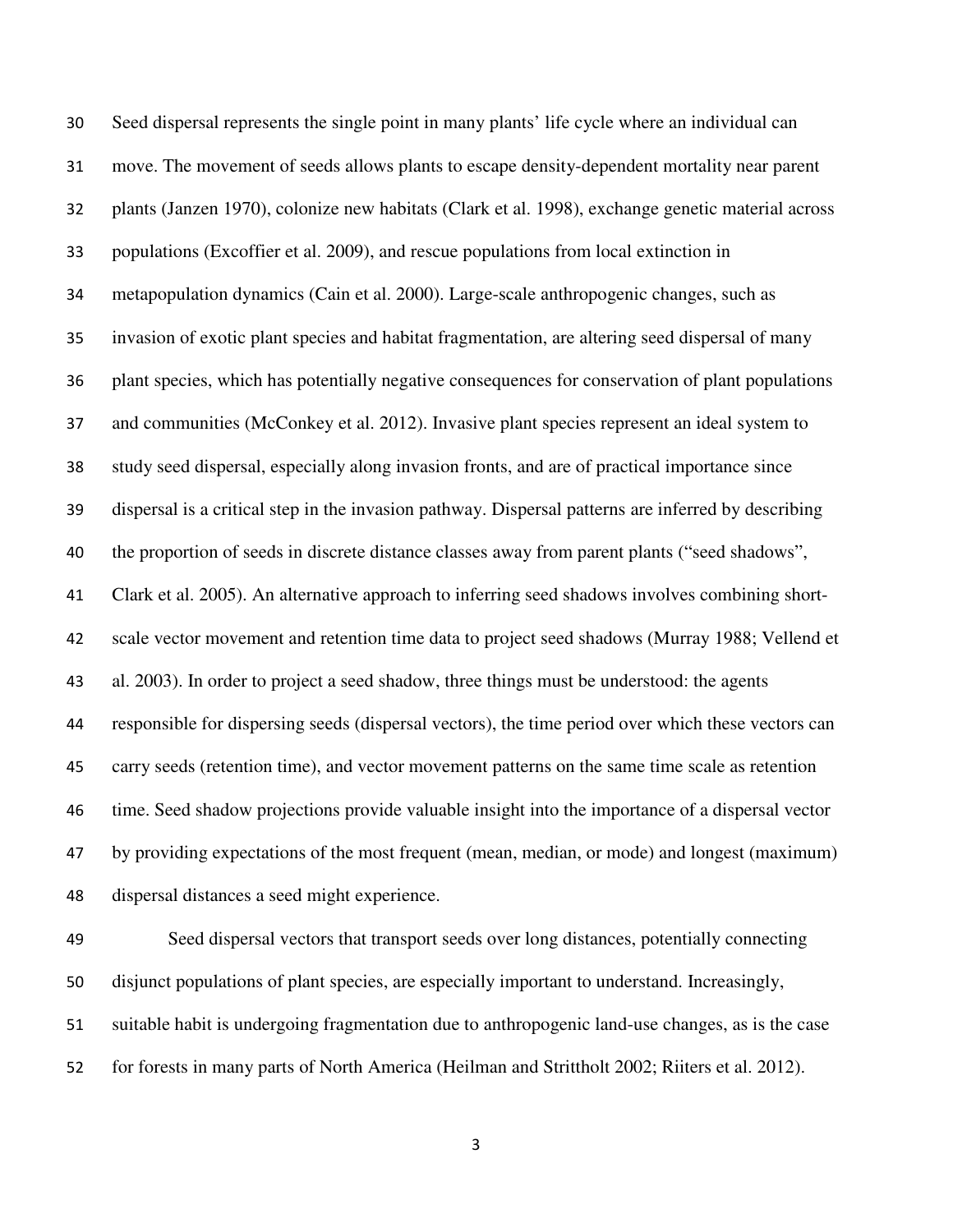North American ungulates, such as white-tailed deer (*Odocoileus virginianus*), disperse seeds through endozoochory (ingestion and defecation of viable seeds). Since ungulates have long gut retention times and potentially large daily movements, ungulate endozoochory occurs over long distances, and can potentially link fragmented habitat patches (Eycott et al. 2007; Jaroszewicz et al. 2013). Using seed shadow projection based on gut retention times and daily movement, Vellend et al. (2003) showed that white-tailed deer can disperse *Trillium grandiflorum* seeds > 3km away from seed sources in deciduous forests. As generalist herbivores, white-tailed deer consume a wide range of plant types during different seasons, including woody browse, forbs, crops, and grasses (Hewitt 2011). White-tailed deer browsing during fruit production can result in ingested seeds, and germinable seeds from dozens of native and exotic species have been found in white-tailed deer fecal pellets from North American temperate broadleaf forests (Myers et al. 2004; Williams and Ward 2006; Blyth et al. 2013). Since white-tailed deer abundance throughout eastern North America has increased relative to pre-colonial abundances (Rooney 2001), it is possible that increased access to long-distance seed dispersal vectors has facilitated the success of many ungulate-dispersed plant species.

We investigated the potential role of white-tailed deer as a seed dispersal vector for invasive shrubs in their introduced range by studying the relationship between white-tailed deer and Amur honeysuckle (*Lonicera maackii* (Rupr.) Herder, Caprifoliaceae). Establishment of *L. maackii* alters native plant population dynamics (Gould and Gorchov 2000; Gorchov and Trisel 2003; Miller and Gorchov 2004), community composition (Collier et al. 2002; Hartman and McCarthy 2008; Christopher et al. 2014), and ecosystem functions (Arthur et al. 2012; McNeish et al. 2012). Propagule pressure and movement of dispersal vectors are important for the spread of this invasive shrub. *Lonicera maackii* presence in fragmented forest patches is negatively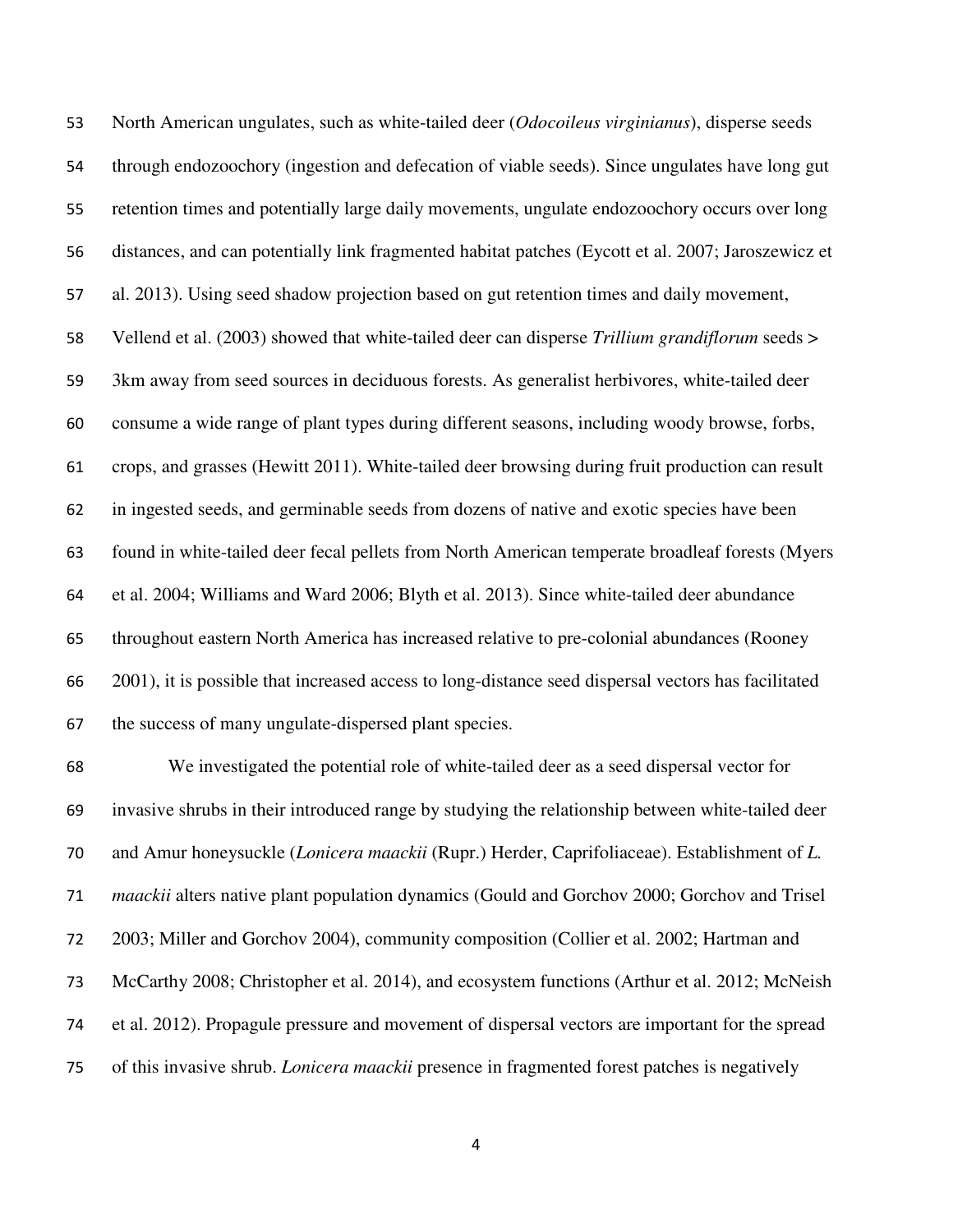correlated with both distance from the nearest town and the amount of surrounding cropland (Bartuszevige et al. 2006; Gorchov et al. 2014a). Several bird species act as important seed dispersal vectors by consuming the bright red fruits produced by this shrub (Ingold and Craycroft 1983; Bartuszevige and Gorchov 2006). White-tailed deer are also likely *L. maackii* seed dispersal vectors, as 68% of the *L. maackii* seeds from the fecal pellets of captive deer fed fruit of this shrub were viable (Castellano and Gorchov 2013). Also, pellets collected from free-ranging white-tailed deer contained seeds of other invasive *Lonicera* species (Myers et al. 2004; Williams and Ward 2006). Here, we investigate the hypothesis that white-tailed deer are important seed dispersal vectors for invasive shrubs. To do this, we tested two predictions: 1) free-ranging white-tailed deer consume ripe *L. maackii* fruit, and 2) free-ranging white-tailed deer disperse germinable *L. maackii* seeds. Our results suggest white-tailed deer can be important seed dispersal vectors of this invasive shrub, but this importance likely depends on invader abundance and landscape connectivity, among other factors.

**Methods**

*Study Areas* 

White-tailed deer foraging and seed dispersal data were collected at two sites in western Ohio, reflecting areas with high and low *L. maackii* abundance. The high *L. maackii* abundance ("invaded") site was the Miami University Ecology Research Center (ERC) (39° 31' 57" N, 84° 43' 23" W), Butler County. The ERC is a 93-ha property, with interspersed patches of forest, old fields, and row crops. *Lonicera maackii* was introduced to the area more than 50 years ago, and is now common in forest patches throughout the county (Hutchinson and Vankat 1997). *Lonicera maackii* is one of the most common plants at the ERC, both within forest stands and along edges (Pfeiffer and Gorchov 2015).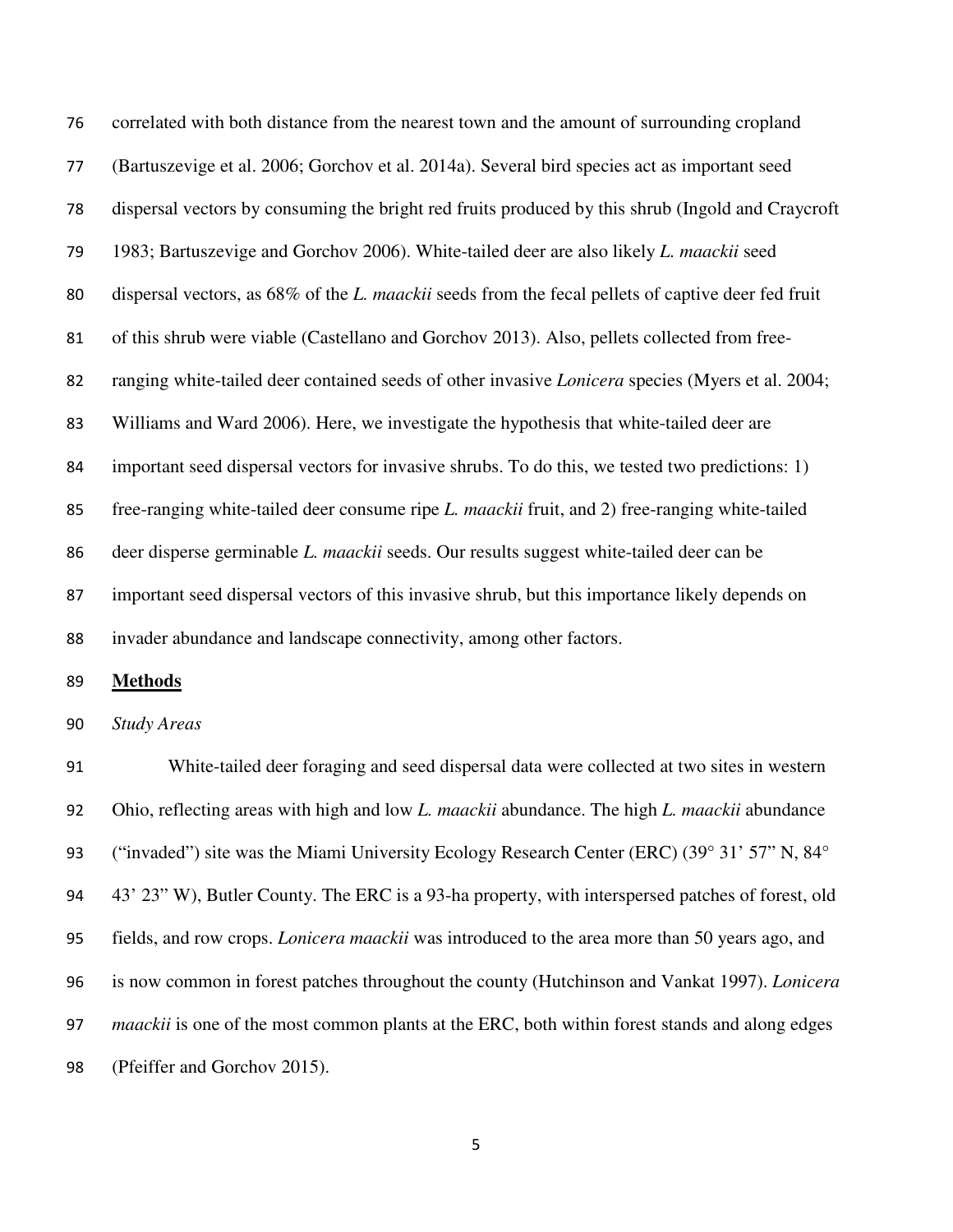| 99  | The low L. maackii abundance ("invasion front") site was located 50-70 km north of the                   |
|-----|----------------------------------------------------------------------------------------------------------|
| 100 | invaded site (40° 05' 36" N, 84° 46' 47" W) in Darke County (Figure 1). This site covered 23             |
| 101 | $km2$ of agricultural matrix with interspersed forest patches, agricultural fields, and residential      |
| 102 | housing. Agricultural fields predominantly contained corn and soy grown as row crops. Some               |
| 103 | forest patches had sparse abundance of L. maackii and other invasive plant species, but L.               |
| 104 | <i>maackii</i> was not present in most forest patches. A region of isolated forest patches approximately |
| 105 | 15 km southeast of this study area was initially invaded by L. maackii about 20 years ago                |
| 106 | (Gorchov et al. 2014a). Today, established L. maackii populations are common in that region, as          |
| 107 | well as forest patches between it and the invasion front site (PWG, personal observation),               |
| 108 | defining this study area as a L. maackii invasion front. The discrete forest patches and low L.          |
| 109 | <i>maackii</i> abundance made this site well-suited to determine the ability of this invasive shrub to   |
| 110 | invade new areas through long-distance seed dispersal by white-tailed deer.                              |
| 111 | Hourly white-tailed deer movement data were collected from GPS-collared white-tailed                     |
| 112 | deer between 2002 and 2006 in an agricultural-forest matrix in southern Illinois (37° 42' 24" N,         |
| 113 | 89° 9' 47" W). Lonicera maackii is present and established throughout this study area, although          |
| 114 | its abundance has not been determined. No browse preference or seed dispersal data were                  |
| 115 | collected from this area. More data on land use and white-tailed deer distribution in the Illinois       |
| 116 | study area can be found in Storm et al. (2007).                                                          |
| 117 | <b>Browse Preference Experiment</b>                                                                      |

We conducted a pairwise browse preference experiment at the invaded site from October 2012 to January 2013, in order to monitor white-tailed deer browse on *L. maackii* stems while testing for preference between shrubs with and without fruit. We only included *L. maackii* growing on the forest edge for this experiment because (1) this high-light environment produces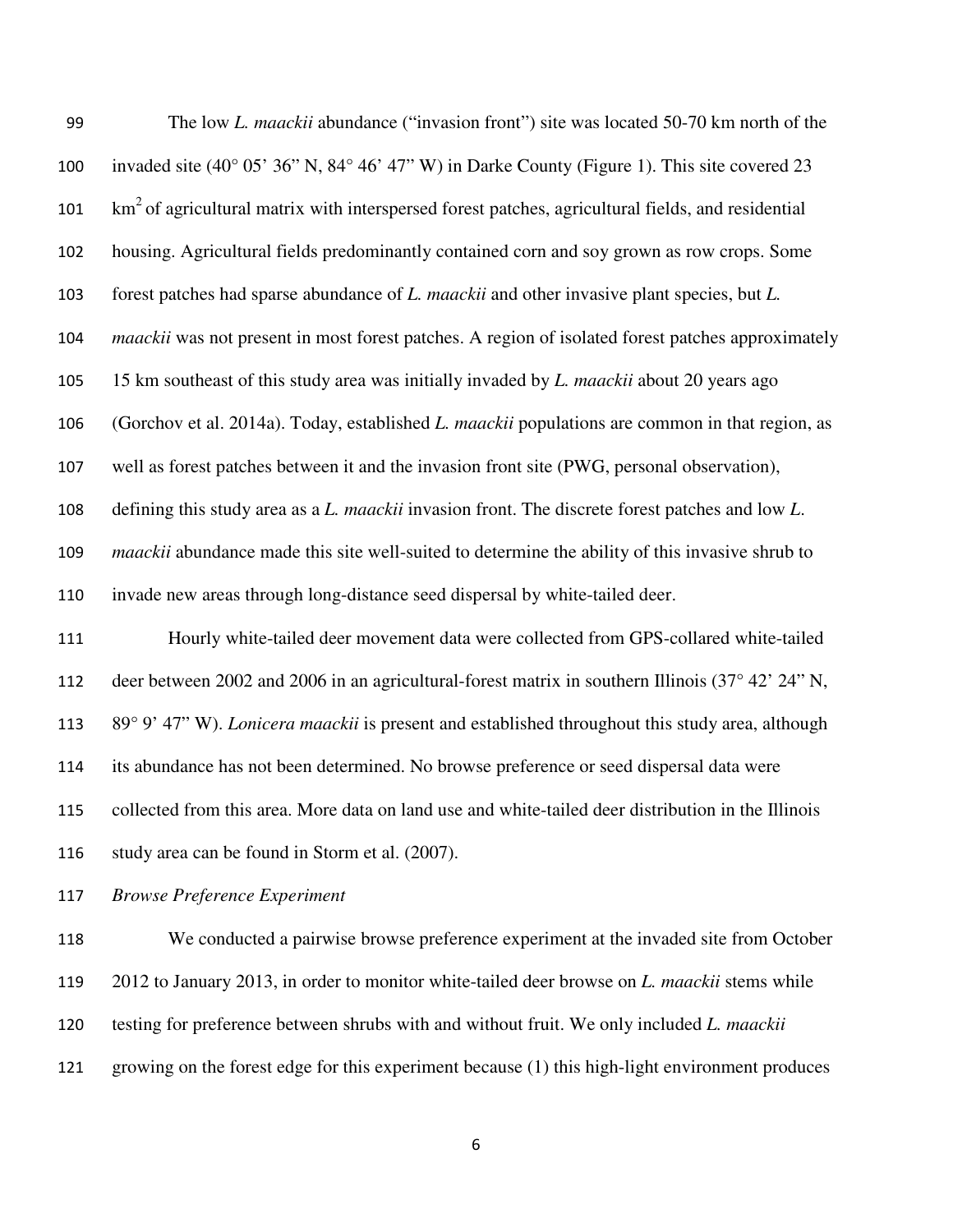a higher fruit set compared to forest interiors, ensuring that enough fruit was present on the *L. maackii* stems to enable a perceivable treatment effect, and (2) white-tailed deer use forest edge habitat extensively (Stewart et al. 2011).

We distinguished two age classes of stem tissue: twigs and branches. Stems produced in the current year and bearing leaves were classified as twigs. Older stems, bearing multiple twigs but no leaves were classified as branches. Branches generally consisted of more woody tissue than twigs. On each of the 90 shrubs in this experiment, we monitored new white-tailed deer browse on a single horizontal branch, including all twigs borne on the branch. In order to control for factors that potentially confound white-tailed deer browse preferences (shrub age, size, or reproductive status), we only observed *L. maackii* branches that were between 1 and 2m above 132 the ground, with  $\geq 10$  twigs (a proxy for branch size) and  $\geq 10$  fruits.

The 90 individual shrubs were divided into 45 pairs, and each pair consisted of two *L. maackii* 5 – 10 m apart. Shrub pairs were ≥100 m apart, to ensure independence of browse observations. In order to detect white-tailed deer browse preference between fruiting and non-fruiting *L. maackii* branches, each branch within a pair was randomly assigned one of two treatments: control or fruit removal. Control branches were left with fruits unaltered. Fruit removal branches had all fruit on the branch manually removed, along with any fruits within 0.5 m of the branch, in order to create a treatment effect large enough to be perceived by white-tailed deer.

Prior to the start of the experiment, we marked each target branch with an inconspicuous white string towards the proximal end of the branch. White-tailed deer browse, which is distinct from other browse (Swift and Gross 2008), was only measured distal to this point on the branch. We found it appropriate to distinguish between two types of white-tailed deer browse marks in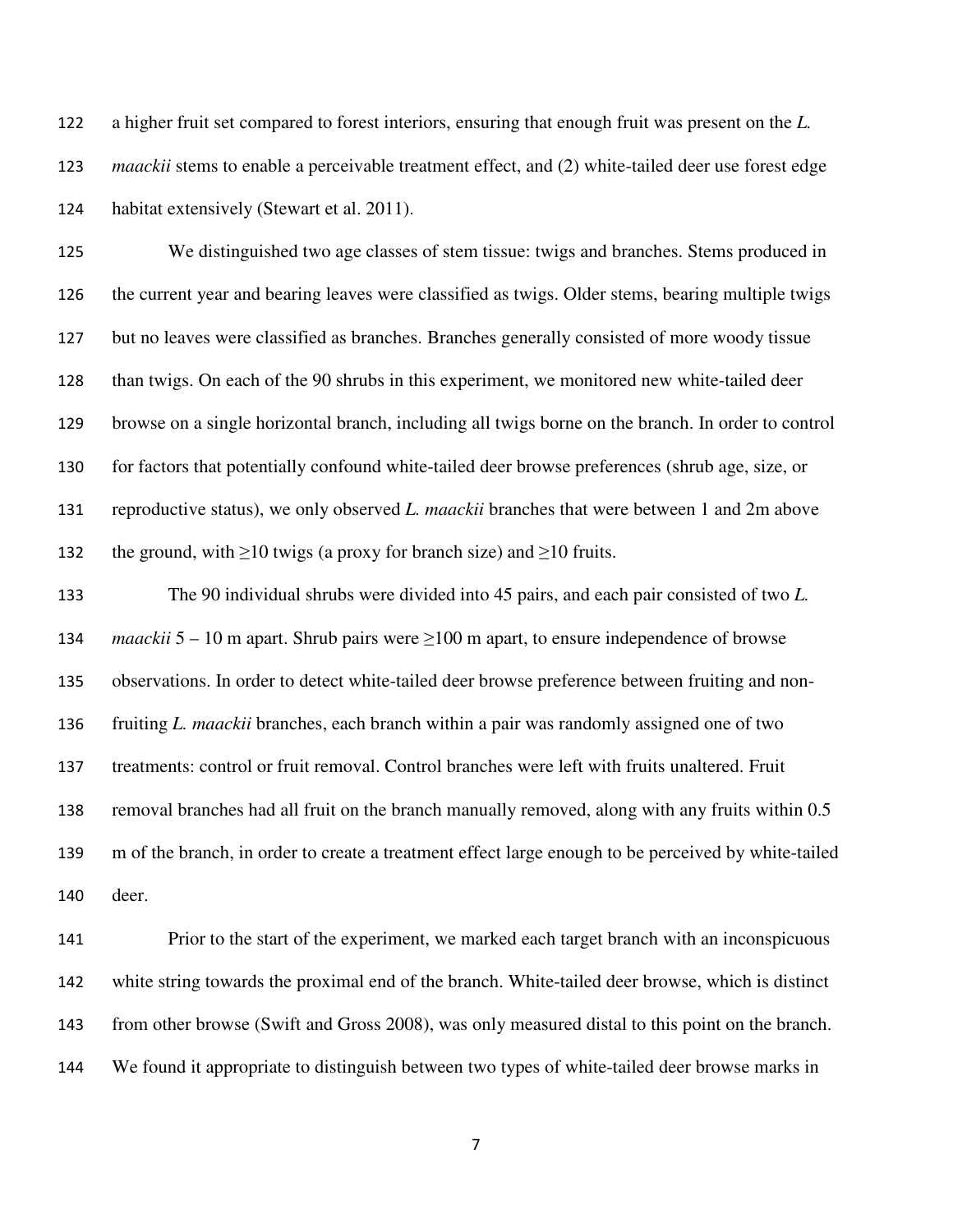this experiment: small browse marks on individual twigs ("twig browse") and larger browse marks on branches with concurrent disappearance of one or more previously existing twigs ("branch browse"). The incidence of both browse types on *L. maackii* branches was recorded at the beginning and end of the experiment, and the difference between the two represented the amount of new white-tailed deer browse. We determined the proportion of branches in each treatment that experienced new white-tailed deer browse, and used the normal approximation to the binomial to develop 95% confidence intervals for each proportion.

We used a sign test to investigate whether deer preferred to browse on *L. maackii* branches with fruits intact. A sign test determines if the proportion of trials where a specific outcome occurs is significantly different from 0.5. If a *L. maackii* with fruits intact had a greater amount of new white-tailed deer browse than its paired *L. maackii* with fruits removed, this was considered preference for *L. maackii* with fruit. In cases where both branch and twig browse were observed within shrub pair, the direction of preference was assigned based on branch browse alone, since individual twigs that were browsed separately may have been missing 159 entirely after branch browse. Pairs with lost flagging  $(n = 3)$  were excluded from analysis. *Seed Dispersal Observation*

In order to determine the extent of *L. maackii* seed dispersal by white-tailed deer, we collected white-tailed deer fecal pellet groups from our study areas during the late fall and early winter. Initially, we opportunistically collected white-tailed deer pellet groups at the invaded site in December 2012 and January 2013. Due to the high abundance of *L. maackii* in this study area, our study design made it impossible to determine the source of any seeds found within fecal pellets.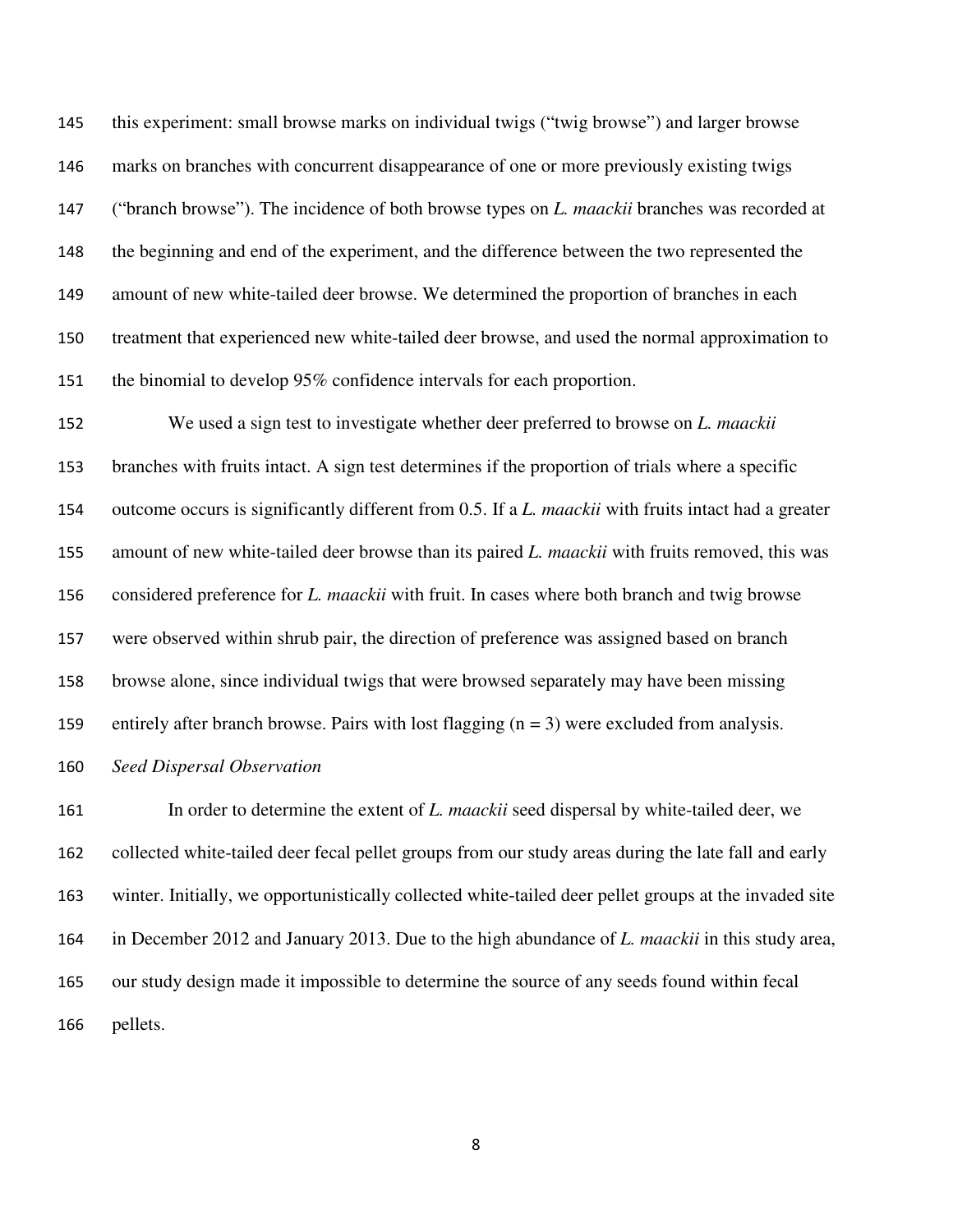In order to quantify the role of white-tailed deer in the spread of invasive shrubs to new areas, a more rigorous approach was taken the following year. Within the invasion front site, we located the closest *L. maackii* seed sources to our collection areas. Individual shrubs were considered reproductive if flowers were present in spring 2013. We identified two potential seed source populations, and recorded each individual's GPS coordinates. One population, located on the north end of the study area, consisted of several reproducing individuals near a pine (*Pinus* spp.) forest. A second population, located on the south end of the study area, consisted of two large individuals growing in a hedge row in high-light conditions. We chose forest patches neighboring these seed sources as collection areas, where reproducing *L. maackii* was either absent or found in abundances low enough to facilitate manual removal of shrubs. Forest patches were closed-canopy, secondary growth mixed deciduous forests, and ranged in size from 1.5 to 9 ha. Each had a history of logging, and white-tailed deer hunting was permitted throughout the study area. We established 10 collection areas, seven of which had reproducing *L. maackii* (range: 1 to 13) which were manually removed in June 2013. Removal of reproducing shrubs ensured that any *L. maackii* seeds found in collected white-tailed deer pellets were dispersed over long distances from other forest patches.

We collected white-tailed deer fecal pellets along transects in each collection area at the invasion front site. The GPS coordinates of each corner of the collection areas were used to establish two 100 m east-west transects per collection area, that were evenly spaced north-south throughout the forest patch. Each transect started at the forest edge, and extended into the forest interior. Every 10 m, we established a 2m x 10m subplot, centered on the transect. Transects were cleared of white-tailed deer pellets during the last week in September 2013, and fresh pellets were collected bi-weekly through the end of December 2013.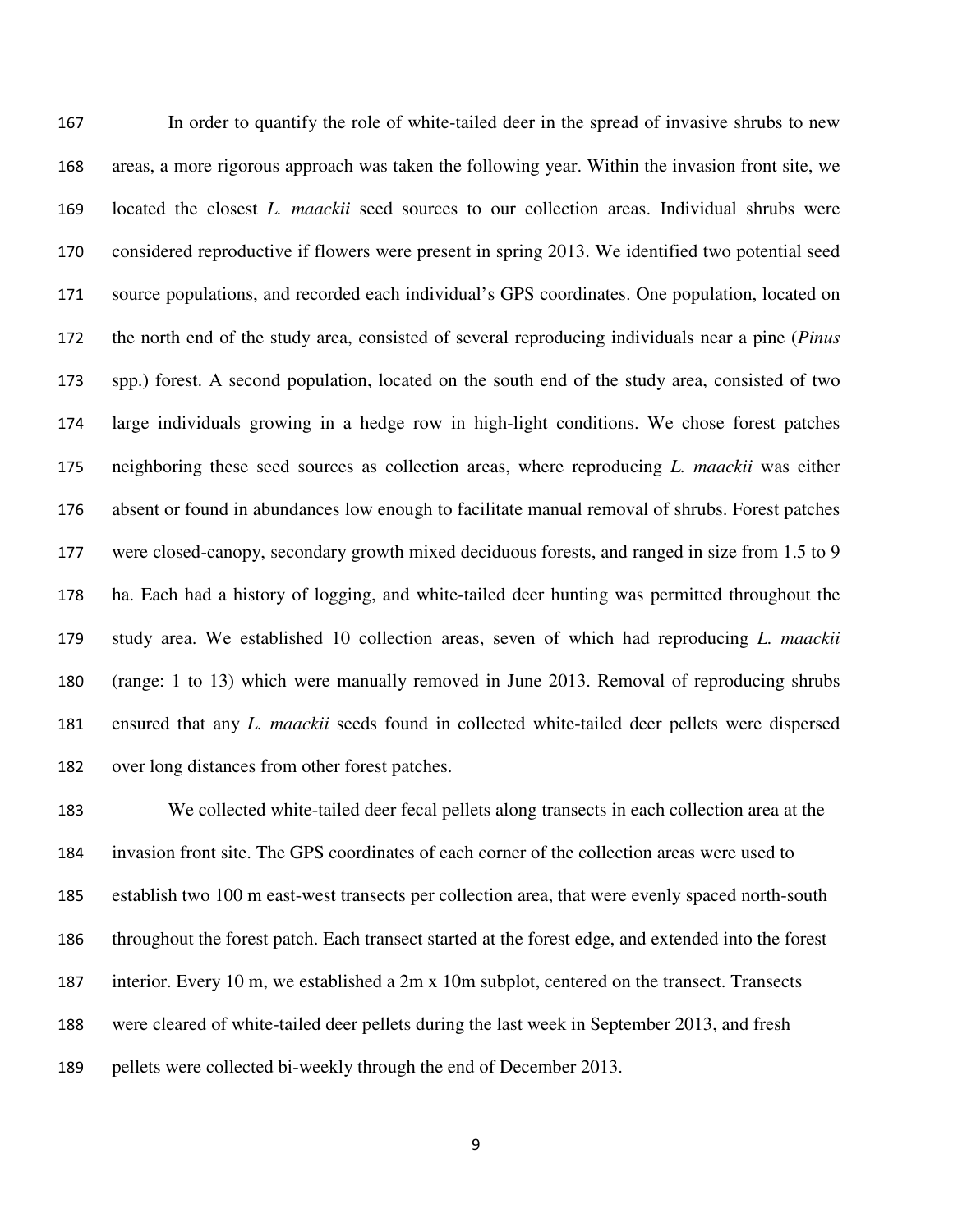After collection, all pellets were cold stored at 5°C for six weeks before being transferred 191 intact to sterile vermiculite, where they were kept at  $24^{\circ}$ C during the day and  $15^{\circ}$ C at night in a greenhouse, representing conditions favorable for *L. maackii* germination (Hidayati et al. 2000). Once samples were planted, seedling emergence was recorded weekly. In order to control for the unlikely event of contamination by other *Lonicera* seeds in the greenhouse, control pots, containing only sterile vermiculite, were used.

## *Seed Shadow Projection*

In order to develop an expected distribution of seed dispersal distances for white-tailed deer endozoochory of an invasive shrub, we projected a seed shadow using existing gut retention time and movement data (Murray 1988; Vellend et al. 2003). Each of these data sets is described by a matrix. The matrix describing vector gut retention time provides the probability that a seed is passed out of the dispersal vector's intestinal tract during a given hour. It has a single column, and a number of rows (72) equal to the maximum retention time (in hours) for a seed. Forage quality affects gut retention time in mammals (Warner 1981), so we used gut retention data from a captive male white-tailed deer that was fed a diet of sumac (*Rhus typhina*) inflorescences (Mautz and Petrides 1971). This was a more appropriate analog to white-tailed deer browse on *L. maackii* than diets employed in other captive white-tailed deer gut retention studies (Jenks and Leslie 1989; Barnes et al. 1992). It is important to note that these data could differ from the retention times of free-ranging white-tailed deer, but we are not aware of any such studies. We estimated the retention time (X-axis) and cumulative percent of marker defecated (Y-axis) for each point in Figure 1 in Mautz and Petrides (1971). The distribution of retention times were fit to a lognormal distribution (Rawsthorne et al. 2009) using the MASS package in R (Venables 212 and Ripley 2002). This lognormal distribution ( $\mu = 3.38$ ,  $\sigma = 0.35$ ) allowed us to calculate the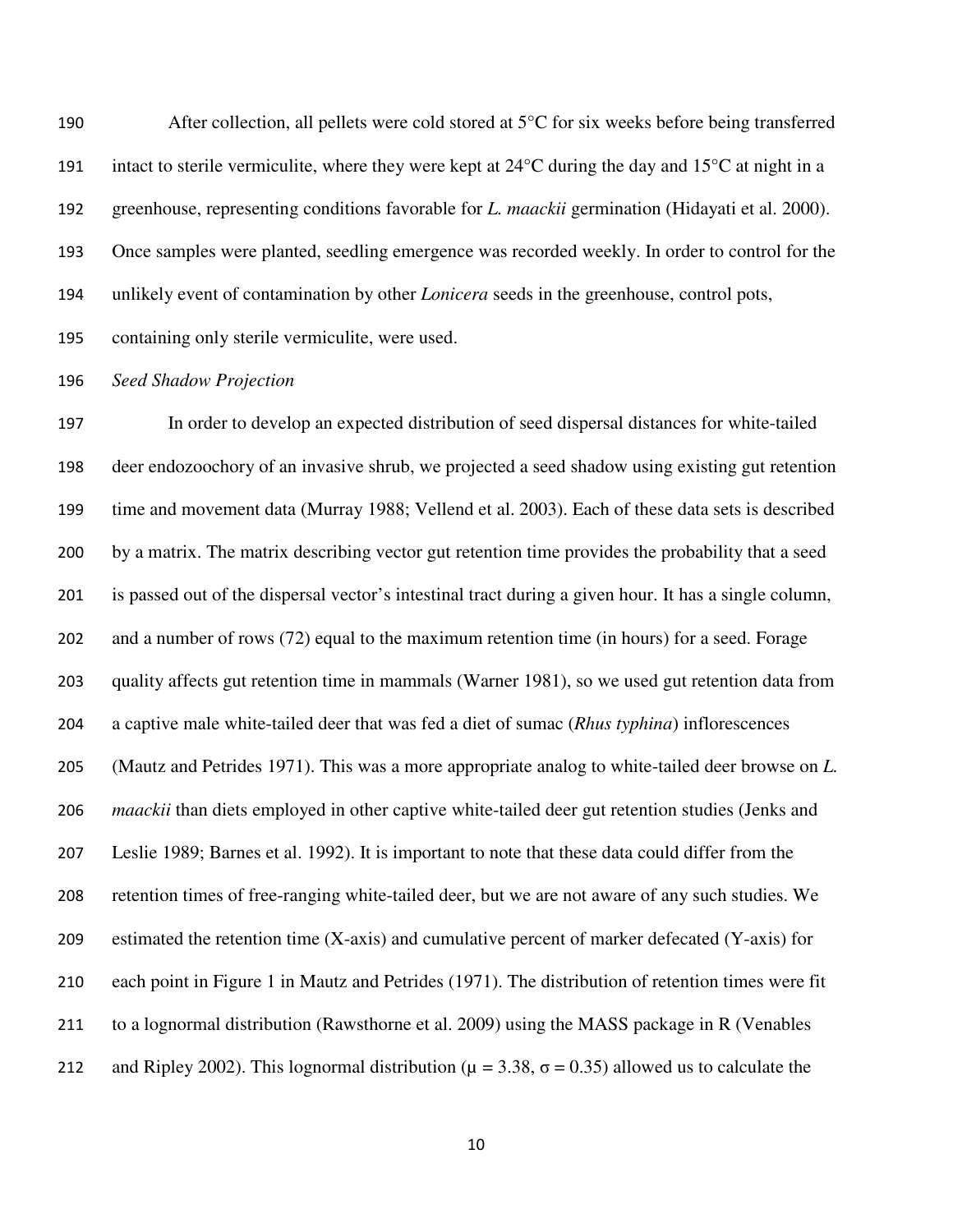213 probability density that a seed was defecated each hour. This approach showed that 26% of ingested material was egested after 24 hours, 93% was egested after 48 hours, and >99% was egested within 72 hours. Hence, we projected seed dispersal by white-tailed deer over 72-hour periods. We populated the retention time matrix with lognormal probability densities values for hours 1-72; these values summed to 0.997 so they did not require rescaling to constitute a probability distribution (which sums to 1).

The matrix describing a dispersal vector's hourly movement provides the probability that a vector is located in a discrete displacement class away from a starting point (rows) at hourly intervals (columns). We calculated Euclidean distance between each hourly position from the GPS-collared white-tailed deer. The dataset included hourly position data for 26 white-tailed deer between October and December, totaling over 39,000 point positions. All but one of the 26 white-tailed deer in the study were female, due to the original study's focus on overlap of doe home ranges (Kjaer et al. 2008). Fourteen white-tailed deer were adult females, one was an adult male, ten were female yearlings, and one was a female fawn. Female white-tailed deer in each age class had similar hourly movement patterns (Appendix A) and consequently were pooled for seed shadow projection. Details regarding study findings and capture methods from this dataset, including Institutional Animal Care and Use Committee approvals, are found elsewhere (Schauber et al. 2007; Storm et al. 2007; Kjaer et al. 2008; Anderson et al. 2011). We chose 6:00PM for the starting time of the 72-hour period, since white-tailed deer are often most active at this time (Roleau et al. 2002). Hourly displacement was summarized into 100 m distances classes (Vellend et al. 2003). The number of rows was the number of 100 m distance classes extended to the maximum displacement covered (in this case, 7.9 km). This displacement matrix thus had 79 rows and 72 columns.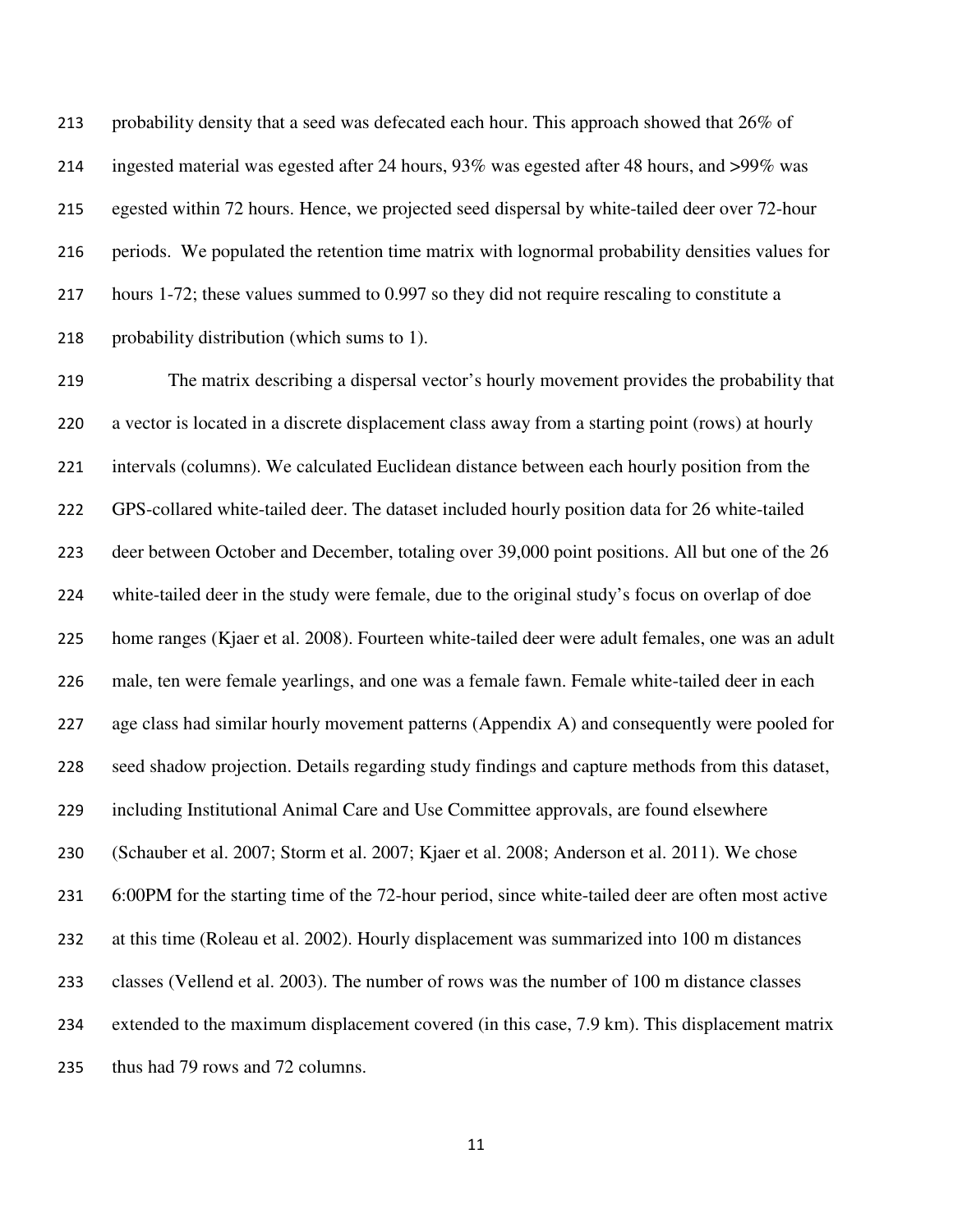The matrix describing hourly movement was multiplied by the matrix describing gut retention time to project a seed shadow, described by a single column matrix with 79 rows (one for each 100 m distance from the origin, Eqn. 1). Each element in this matrix describes the

probability that a *L. maackii* seed is dispersed into the discrete displacement class.

*Landscape configuration*

We compared the landscape configurations of our three study areas to assess the applicability of the Illinois deer movement data to the Ohio landscapes where seed dispersal data were collected. In the case of the invaded area, where the collection area was small (<0.5 km), we collected landscape statistics in a 2 km buffer around the collection area. This represents an area large enough to properly describe the home range of white-tailed deer in an agricultural-forest matrix (Quinn et al. 2013). Land use in the study areas were classified as either forest patch or non-forest patch. Specifically, we compared forest patch area-weighted shape index, nearest neighbor, and patch area coefficient-of-variation, as well as road density in each study area, due to their influence on white-tailed deer movement (Ng et al. 2008; Walter et al. 2009).

**Results** 

*Browse Preference* 

We observed new white-tailed deer browse on the majority of *L. maackii* branches. 253 Specifically,  $62 \pm 14\%$  of *L. maackii* branches with fruits intact and  $57 \pm 14\%$  of branches with fruits removed were browsed (95% confidence intervals). White-tailed deer browsed more on 255 the fruiting branch in 55% of pairs, browsed more on the branch with fruits removed in 31% of pairs, browsed equally on both branches in 9% of pairs, and browsed on neither branch in 5% of pairs (Figure 2). Overall, there was no significant browse preference for branches with fruit over 258 branches without fruit (number of trials  $= 42$ ,  $P = 0.64$ ).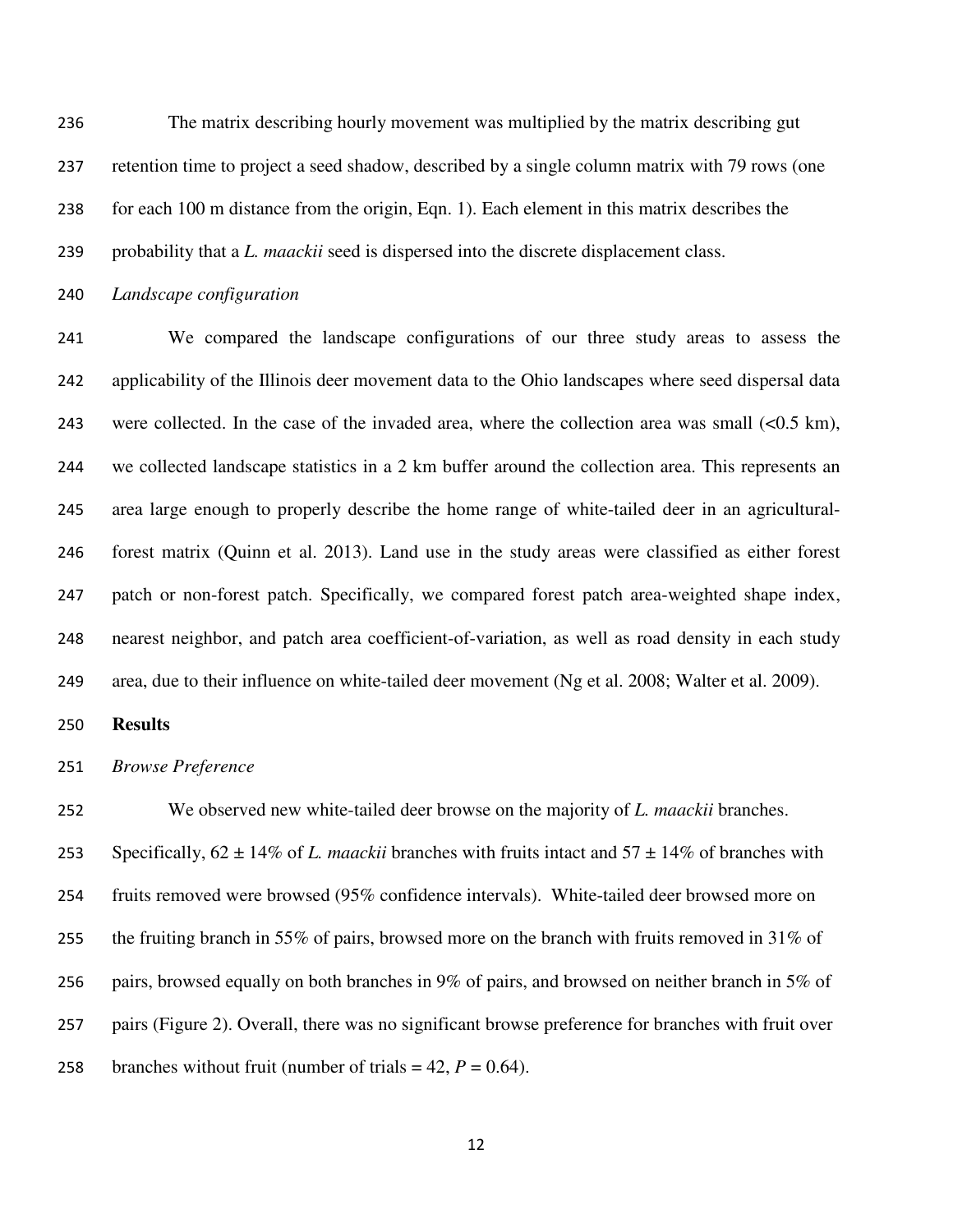#### *Seed Dispersal Observation*

From the 29 white-tailed deer pellet groups we collected from the invaded site in December 2012 and January 2013, *L. maackii* seedlings emerged from 9 pellet groups (31%), 262 with an average of  $2.5 \pm 6.7$  germinable seeds per collected pellet group (maximum = 30). The following year, we collected a total of 53 white-tailed deer pellet groups from the invasion front site between October and December 2013 and no *L. maackii* seedlings emerged (Table 1). *Seed Shadow Projection* The maximum displacement of a white-tailed deer within a 72-hour movement period was 7.9 km. A strikingly high proportion of seeds (91%) were projected to disperse >100m away from the seed source. The mode and median (50% cumulative probability) of our seed shadow projection showed that white-tailed deer are most likely to disperse seeds approximately 300 m from a seed source in fragmented landscapes. Seven percent of seeds were projected to disperse  $>1$  km, and in extreme cases (0.3%) seeds were projected to disperse  $>7$  km away from seed

sources (Figure 3).

*Landscape configuration*

Forest patches were typically closest together in the invaded area (mean nearest neighbor  $275 = 55.3 \pm 36.2$  m), while forest patches in the invasion front had the most regular shapes (mean 276 shape index =  $2.55 \pm 0.67$ ) and the least variation in size (forest patch coefficient of variation = 277 180.7). Road density varied little among study areas (range 1.22 to 1.43 km km<sup>-2</sup>, Table 2).

#### **Discussion**

In this study, we tested the importance of white-tailed deer as seed dispersal vectors of invasive shrubs. We found that white-tailed deer in an invaded area frequently browsed on *L. maackii* while fruits were ripe, providing an opportunity for seed ingestion and subsequent seed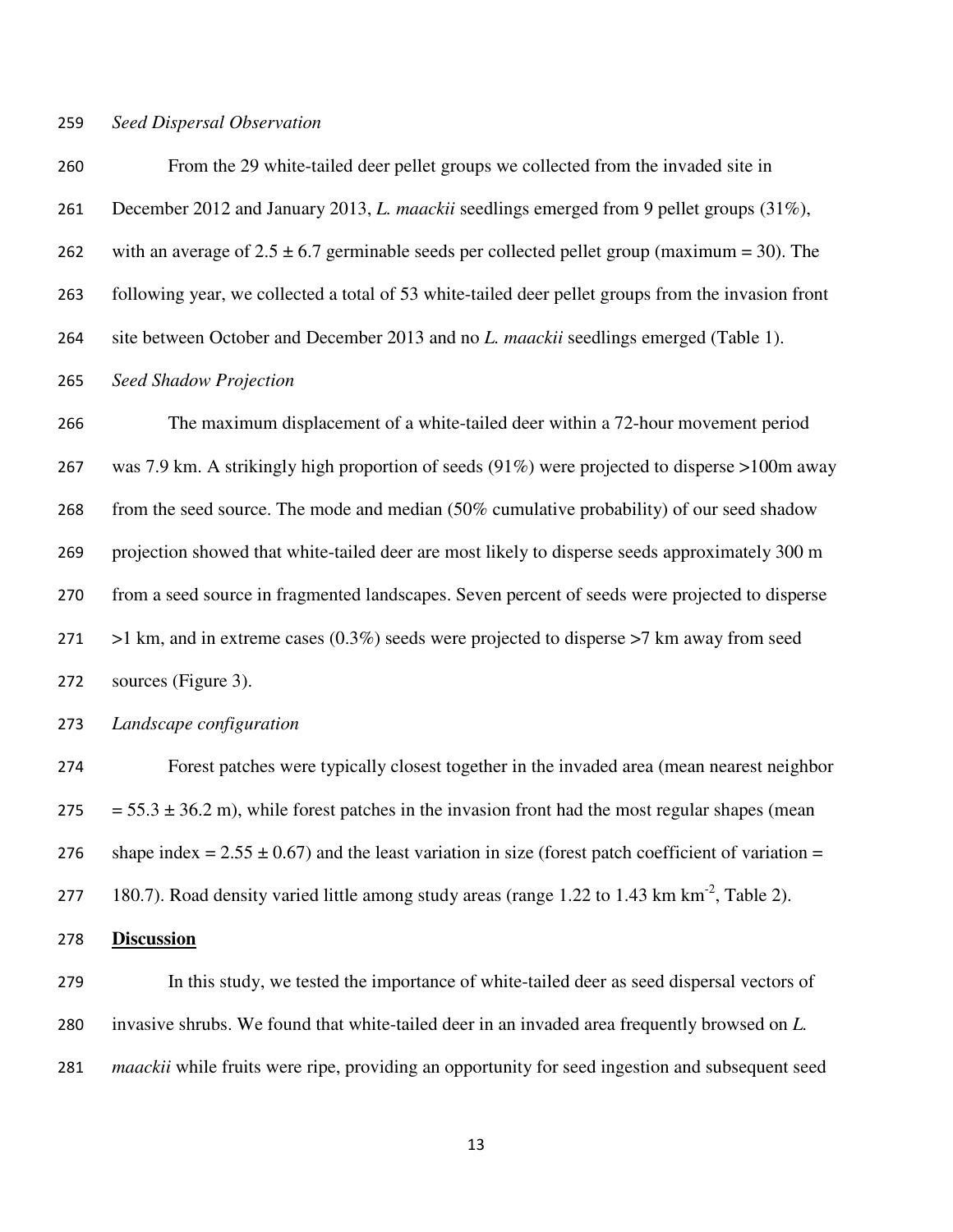dispersal. We also found evidence of white-tailed deer dispersing *L. maackii* seeds in a heavily invaded area, but not along an invasion front, despite the presence of nearby seed sources. A projected seed shadow, which used habitat-specific movement data, suggests that white-tailed deer disperse *L. maackii* seeds over long distances in a landscape of forest fragments in an agricultural matrix.

*Browse Preference* 

White-tailed deer frequently browsed on *L. maackii* in the invaded study area in the late fall and early winter, as new browse marks were observed on most branches. This pattern may be explained by *L. maackii* phenology, since this invasive shrub is frost-tolerant and retains its foliage into late fall unlike other common food sources in this region (Wilfong et al. 2009; Johnston et al. 2012). Dichromatic color vision in white-tailed deer may explain the lack of browse preference for fruiting *L. maackii* branches observed in this study. Many seed dispersal vectors, including many bird species, respond to chromatic signals (Schaefer 2006), such as the bright red colors found in *L. maackii* fruits. Accordingly, at least 12 species of birds in southwestern Ohio consume *L. maackii* fruits (Ingold and Craycroft 1983; Bartuszevige and Gorchov 2006). However, many mammalian herbivores, including white-tailed deer, have only two ocular cones, restricting the ability of these species to see colors in the red end of the visible spectrum (Ditchkoff 2011). While *L. maackii* fruits do not attract white-tailed deer in the same way they attract avian fruigvores, our work shows that white-tailed deer do consume ripe fruits while browsing *L. maackii* during late fall to early winter, providing an opportunity for white-tailed deer to disperse seeds of this invasive shrub.

White-tailed deer browse has been implicated as a major driver of population decline in some native plant species (Rooney and Waller 2003), but it often facilitates both invasive herbs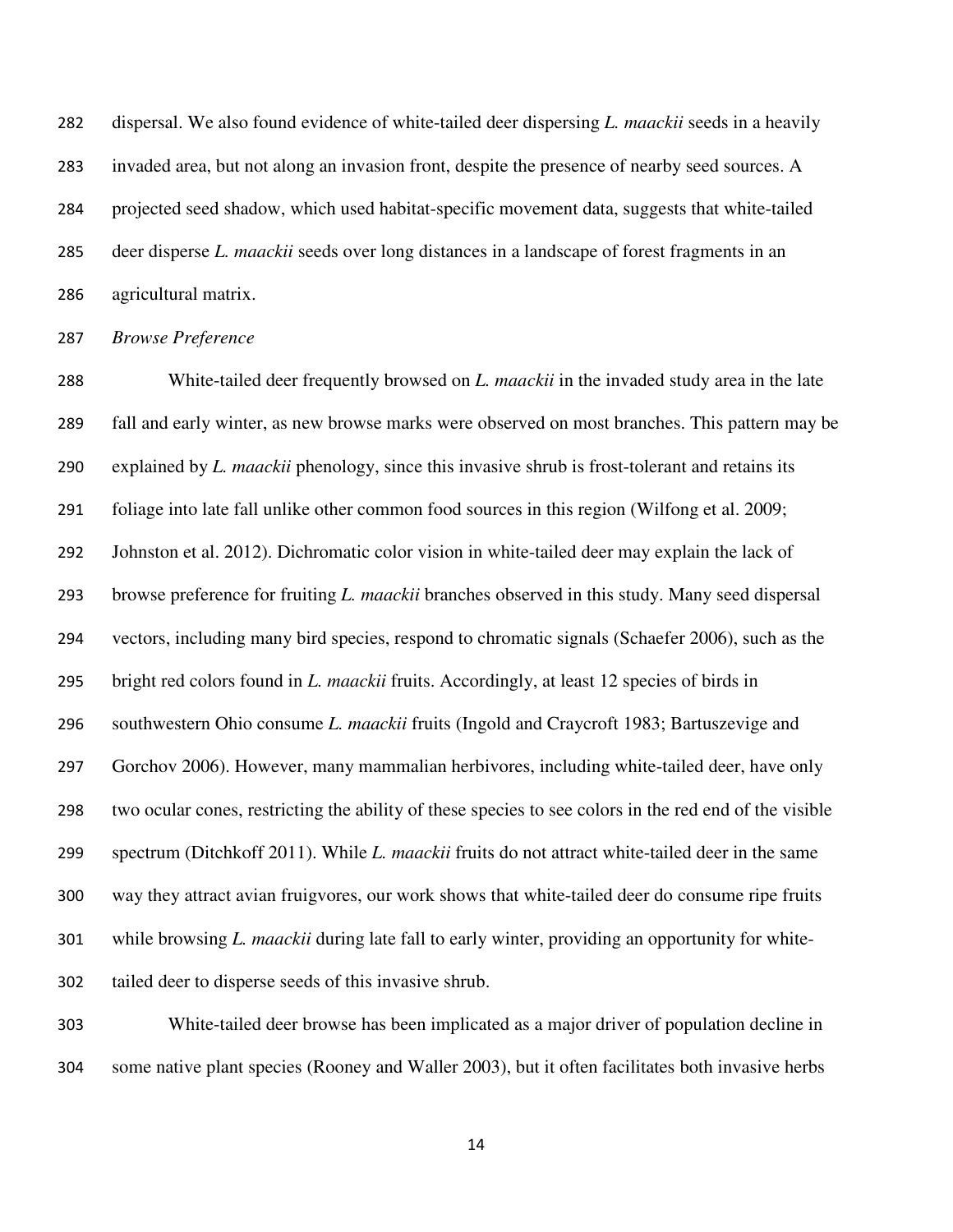and invasive shrubs (Eschtruth and Battles 2009; Knight et al. 2009). We present evidence that white-tailed deer browse can be widespread throughout a population of reproducing *L. maackii* (approximately 60% of observed shrubs had at least some woody tissue consumed). Our work, focused on the implication of white-tailed deer browse for seed dispersal, was not designed to assess the possible negative impacts of browse on population dynamics of invasive shrubs. However, other research shows that white-tailed deer browse can reduce recruitment of invasive shrubs. Near our invaded site, cover of *L. maackii* at heights from 0.5 to 1.5 m was significantly higher after four years of deer exclosure than in paired deer access plots (J. Peebles-Spencer and D. Gorchov, unpubl. data). Both recruitment of *L. maackii* and the combined diameter growth rate of four species of invasive shrubs (*L. maackii*, *Rosa multiflora*, *Berberis thunbergii*, *Ligustrum vulgare*) were higher in deer exclosures than ambient-density controls in Indiana (Shelton et al. 2014). The importance of deer browse on both invasive plant recruitment and seed dispersal is likely context-dependent, determined in part by the overall palatability of the plant community (Bee et al. 2011). It is not surprising that the invaded study area, which is dominated by unpalatable invasive shrubs, white-tailed deer browse on *L. maackii* is extensive.

*Seed Dispersal* 

Seed dispersal of invasive *L. maackii* seeds by white-tailed deer was relatively common in the invaded study area (31% of pellet groups contained germinable *L. maackii* seeds). Our seed shadow projection indicated that white-tailed deer-dispersed seeds were likely traveling hundreds of meters, although our study design was unable to confirm this. This suggests that seed dispersal by white-tailed deer has potential importance for population dynamics and genetic structure in areas of high *L. maackii* abundance. *Lonicera maackii* populations in southwestern Ohio exhibit high levels of genetic diversity that suggest frequent long-distance seed dispersal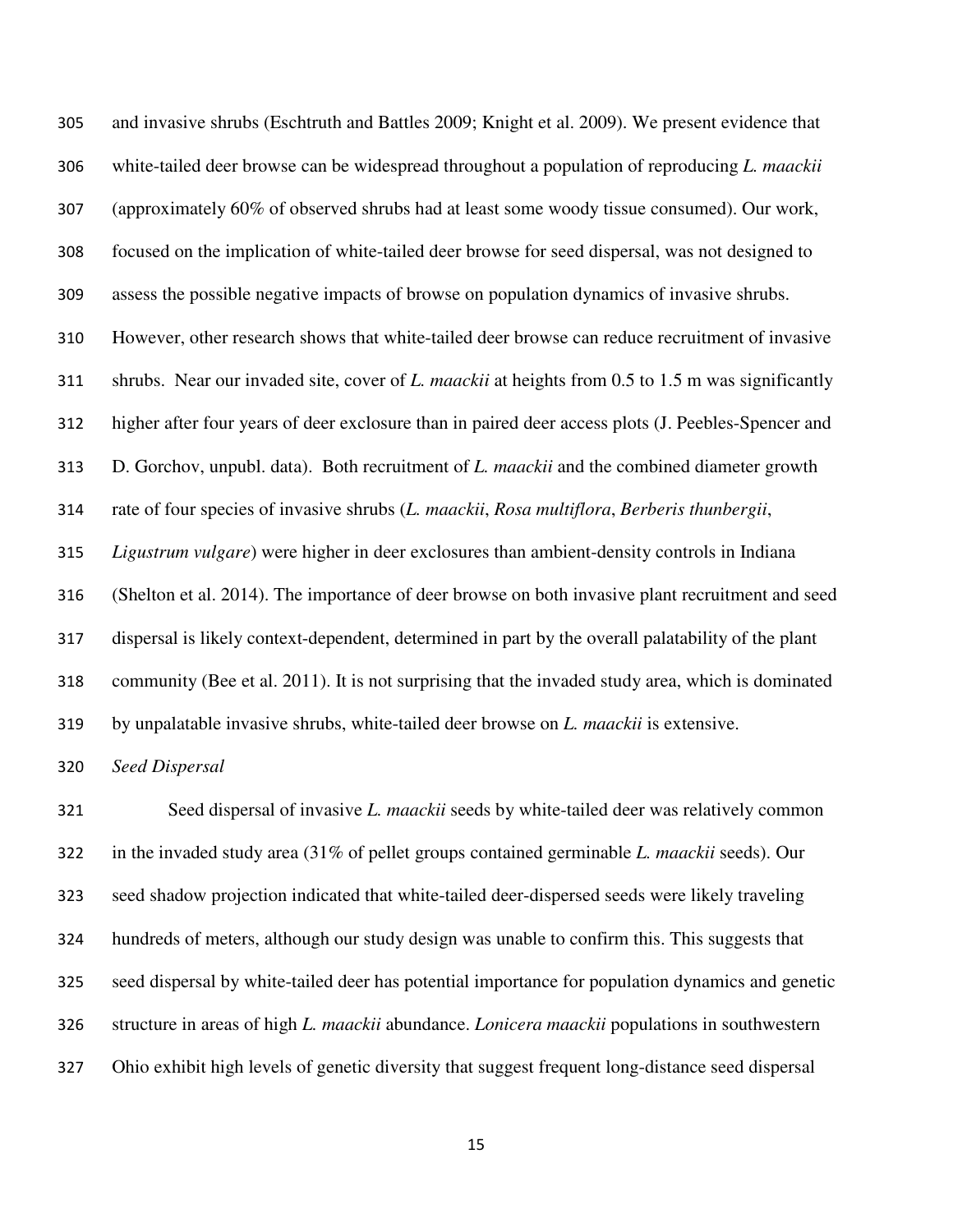among populations (Barriball et al. in press). Our results suggest that this genetic variation may partly be maintained through long-distance seed dispersal by white-tailed deer. Additionally, seed dispersal by white-tailed deer could rescue populations of *L. maackii* from eradication efforts by land managers, since long-distance seed dispersal has been shown to prevent local extinctions of populations undergoing metapopulation dynamics (Cain et al. 2000).

Despite collecting 53 white-tailed deer pellet groups at the invasion front site (a greater sampling effort than collection at the invaded area), no germinable *L. maackii* seeds were found. Germinable seeds from 13 plant species were contained within pellets (Guiden, unpublished data), indicating that our handling of pellets was not responsible for the lack of viable *L. maackii* seeds. Collection areas at the invasion front site ranged from approximately 500 m to 2100 m from the closest seed source. According to our seed shadow projection, 43% of *L. maackii* seeds consumed by white-tailed deer should have been dispersed over these distances. We conclude that seed dispersal by white-tailed deer is uncommon along an invasion front and not primarily responsible for the spread of this invasive shrub. Our finding that white-tailed deer are conditional seed dispersal vectors for *L. maackii* has implications for management of invasive plants and white-tailed deer. White-tailed deer dispersal of seeds is most important in areas where *L. maackii* is established. Although we did not detect seed dispersal by white-tailed deer at the invasion front, it is possible that in different contexts (e.g. more continuous forest habitat, more abundant seed sources) white-tailed deer could introduce *L. maackii* seeds to uninvaded habitat, and this potential should not be neglected.

There are two non-mutually exclusive explanations for the observed discrepancies in seed dispersal patterns between sites. The first involves white-tailed deer browse preference. White-tailed deer consumption and dispersal of *L. maackii* seeds (and perhaps seeds of other invasive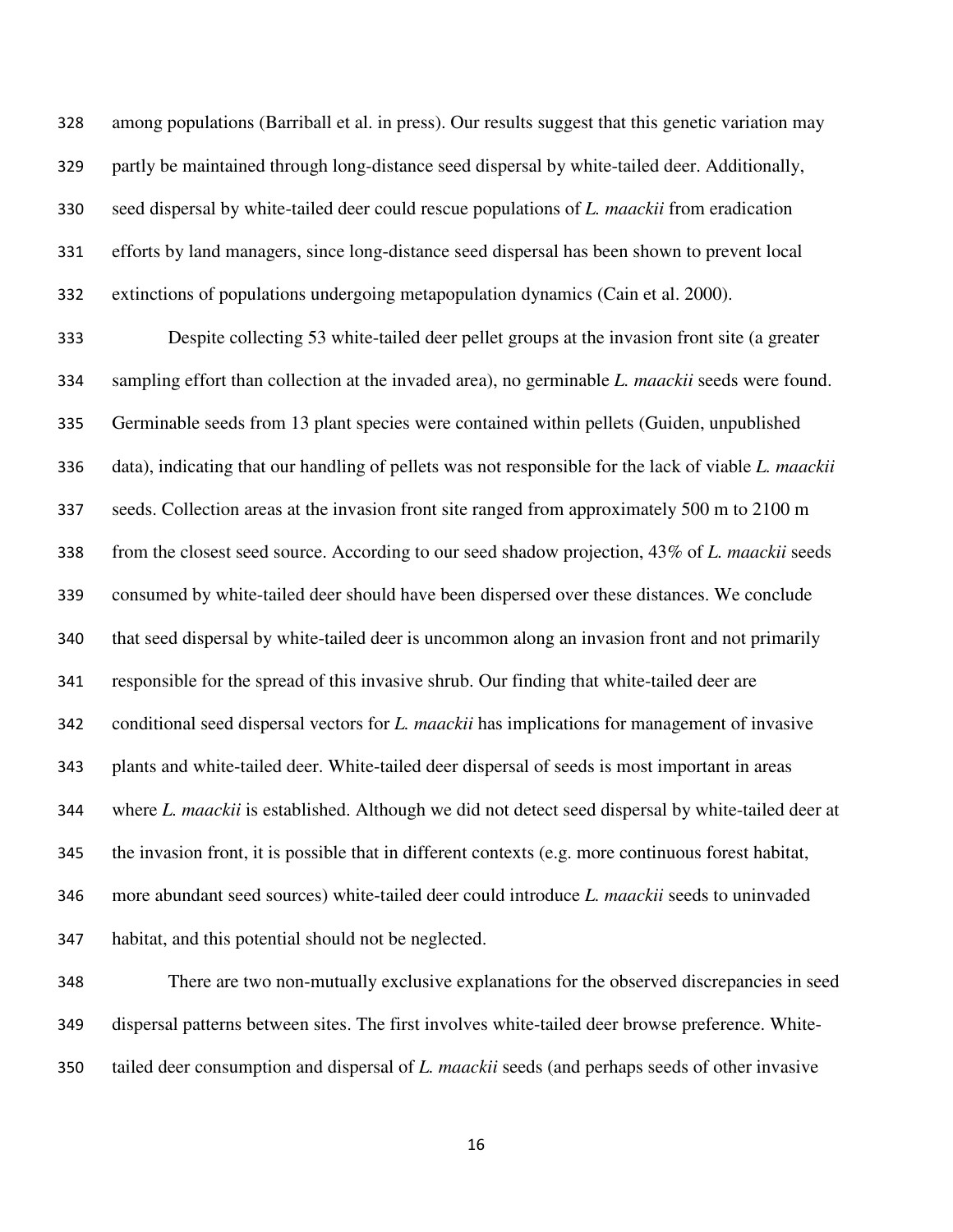species) is likely dependent on the relative abundance of the invasive plant. Where it establishes, *L. maackii* is associated with declines in forest herb, seedling, and sapling layers (Hartman and McCarthy 2008), which can constitute important elements of white-tailed deer diets (Vangilder et al. 1982; Johnson et al. 1995). As the abundance of preferred food sources declines, large herbivores should increase consumption of less preferred plant species (van Beest et al. 2010), such as *L. maackii*. Differences in white-tailed deer densities could achieve the same effect: a higher density of consumers could result in decreased availability of preferred food sources, and hence more consumption of less preferred *L. maackii*. Pellet count surveys suggest that white-tailed deer abundance was lower at the invasion front (Guiden 2014) than the invaded study are (Crist, unpublished data), but different analyses were used to reach these conclusions, making direct comparisons speculative. If this invasive shrub continues to spread within the invasion front, or white-tailed deer densities increased dramatically, we would expect increased *L. maackii* consumption and seed dispersal.

Alternatively, idiosyncrasies in landscape configuration, such as patch connectivity, shape, and size can affect white-tailed deer movement (Walter et al. 2009, Williams et al. 2011). Forest patches in the invaded area were more connected (lower mean distance between nearest neighboring forest patch), while forest patches in the invasion front were more condensed (less perimeter per area) and more variable in size (larger coefficient of variation). All else being equal, we expect fewer long movements by white-tailed deer at the invasion front in our study, and therefore less seed dispersal between disjunct forest patches. This highlights the need to account for differences in landscape configuration when comparing patterns of seed dispersal in different areas.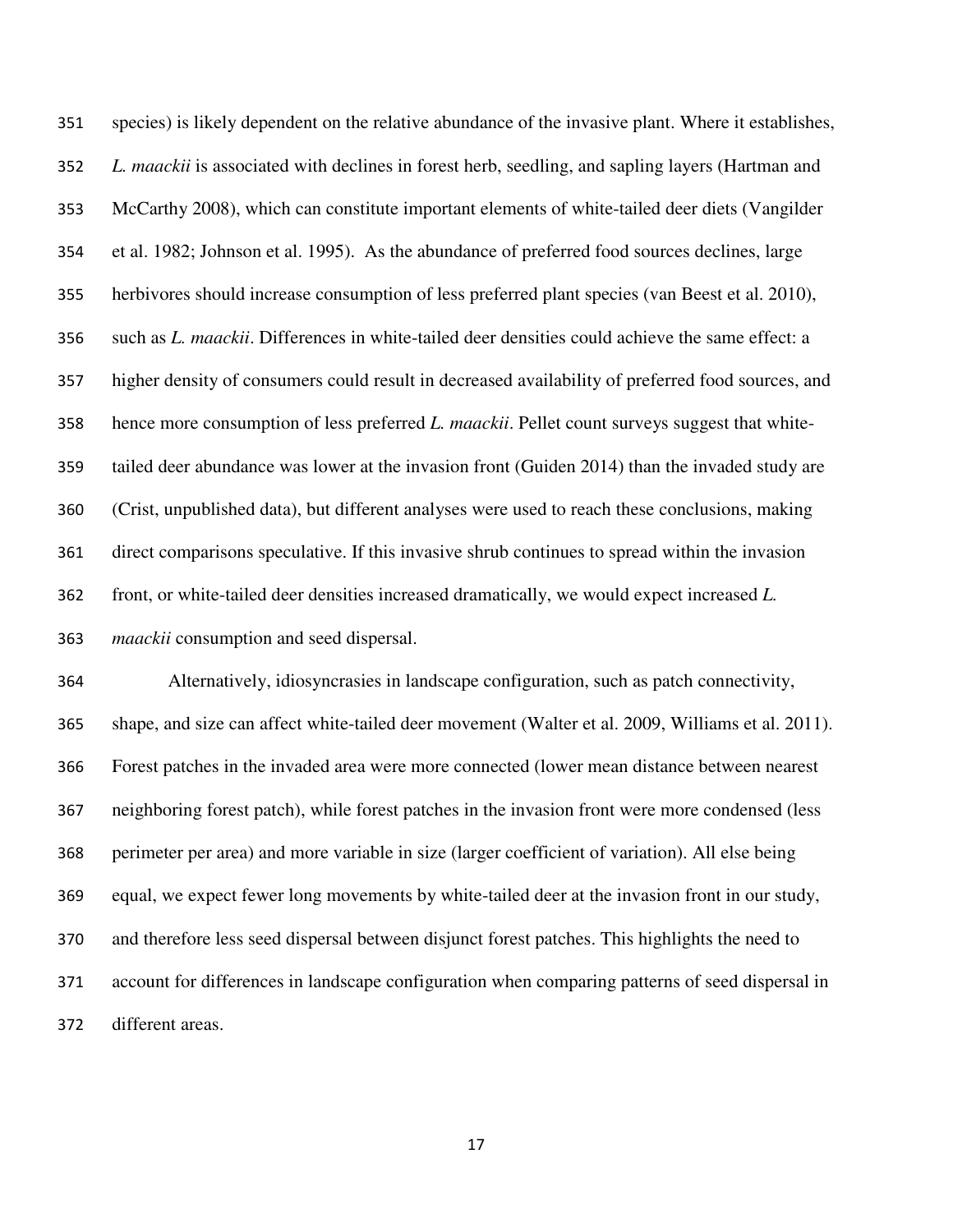Our seed shadow projection builds upon the understanding of seed dispersal by white-tailed deer described in Vellend et al. (2003)'s seed shadow projection of *T.grandiflorum* by only using movement data collected in a fragmented landscape at the time of *L. maackii* fruit ripening. The mode of projected dispersal distances were similar (300m), but our seed shadow projection shows a much greater maximum dispersal distance (7.9 km vs. 3.9 km; Vellend et al. 2003). This suggests that seasonality and landscape configuration, factors known to influence white-tailed deer movement, could consequently alter the long-distance seed dispersal capacity of white-tailed deer. To explore how seed dispersal by male deer might differ from that projected for females, we used the movement data from the single male white-tailed deer in our movement data set, and the same gut retention data, to project a seed shadow. The mean seed dispersal distance for the male white-tailed deer (900m, Guiden unpublished data) was approximately three times further than the projected median seed dispersal distance for female white-tailed deer (300m), which is consistent with existing knowledge of white-tailed deer behavior (Nixon et al. 1991, Walter et al. 2009). This could suggest that when seed dispersal vectors have strong sexual dimorphism, including many ungulate species, the contributions of each sex to seed dispersal merits consideration.

While the ecological consequences of white-tailed deer herbivory have been well studied over the past several decades (reviewed by Côté et al. 2004), less is known about the causes and consequences of native and invasive plant seed dispersal by white-tailed deer. Reports of exotic species seed dispersal by white-tailed deer are becoming increasingly common in the literature (Vellend 2002; Myers et al. 2004; Williams and Ward 2006), highlighting the complex interactions between white-tailed deer and plant communities. Since North American white-tailed deer abundances have increased dramatically since pre-colonial times (Rooney 2001),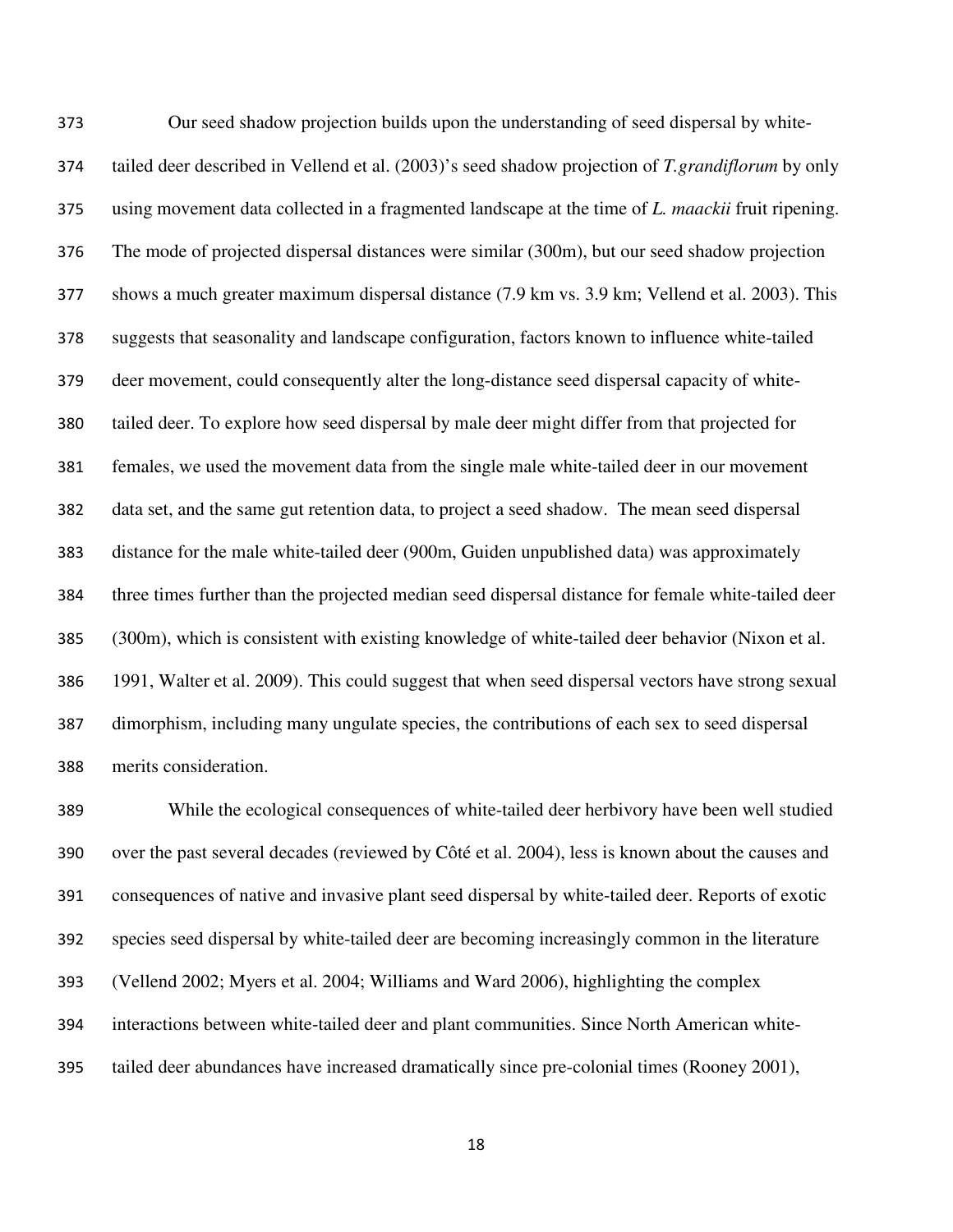understanding how seed dispersal by white-tailed deer has contributed to the spread of invasive plants will be an important aspect to consider when planning eradication and control of these plant species. Our study demonstrates the need to shift efforts beyond compiling lists of plant species that are dispersed by white-tailed deer to a more mechanistic understanding of how ecological context impacts seed dispersal by white-tailed deer.

#### **Acknowledgements**

We would like to thank Miami University, the Garden Club of America, and the Garden Club of Ohio for funding this research, Dr. Thomas Crist and Dr. Hank Stevens for their assistance with experimental design and analysis, and Patrick Garrett and Brian Hoven for assistance with data collection. We also want to thank Jack Keegan and the Boyd Greenhouse staff for providing materiel and care for seedlings, Dr. Ann Rypstra and Rodney Kolb for facilitating the use the Miami University Ecology Research Center, and the landowners in the Darke County study area who gave us permission to use their property in this study. T. Crist, H. Stevens, and several anonymous reviewers provided valuable comments on earlier drafts.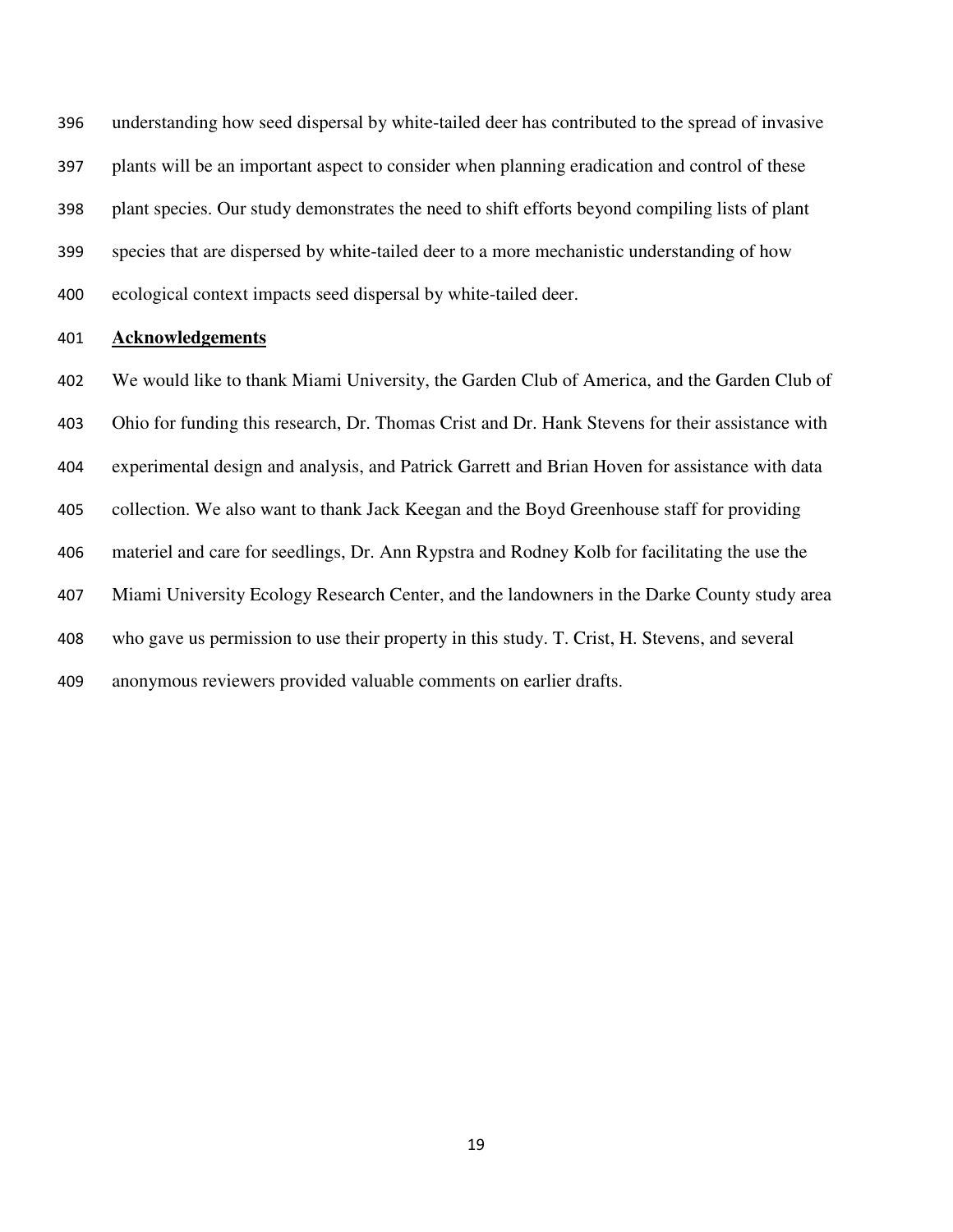#### **References**

| 411 | Anderson CW, Nielsen CK, Storm DJ, Schauber EM (2011) Modeling habitat use of deer in an |
|-----|------------------------------------------------------------------------------------------|
| 412 | exurban landscape. Wildl Soc Bull 35:235–242.                                            |

- Arthur MA, Bray SR, Kuchle CR, McEwan RW (2012) The influence of the invasive shrub,
- *Lonicera maackii*, on leaf decomposition and microbial community dynamics. Plant Ecol 213:1571–1582.
- Barnes TG, Varner LW, Blankenship LH, Gallagher JF (1992) Indigestible particulate passage in

white- tailed deer. In: Brown RD (ed) The Biology of Deer. Springer-Verlag, New York pp. 436–442.

Barriball, K., E.J. McNutt, D.L. Gorchov, and O.J. Rocha. In press*.* Inferring invasion patterns of

*Lonicera maackii* (Rupr) Herder (Caprifoliaceae) from the genetic structure of 41

naturalized populations in a recently invaded area. Biol Invasions.

- Bartuszevige AM, Gorchov DL (2006) Avian seed dispersal of an invasive shrub. Biol Invasions 8:1013–1022.
- Bartuszevige AM, Gorchov DL, Raab L (2006) The relative importance of landscape and
- community features in the invasion of an exotic shrub in a fragmented landscape.
- Ecography 29:213–222.

Bee JN, Tanentzap AJ, Lee WG, Lavers RB, Mark AF, Mills JA, Coomes DA (2011). Influence

of foliar traits on forage selection by introduced red deer in New Zealand. Basic Appl Ecol 12:56–63.

Blyth LH, Ouborg LJ, Johnson DM, Anderson LJ (2013). The short-term germination and

establishment success of deer-dispersed seeds in mesic temperate forests. J Torrey Bot Soc

140:334–348.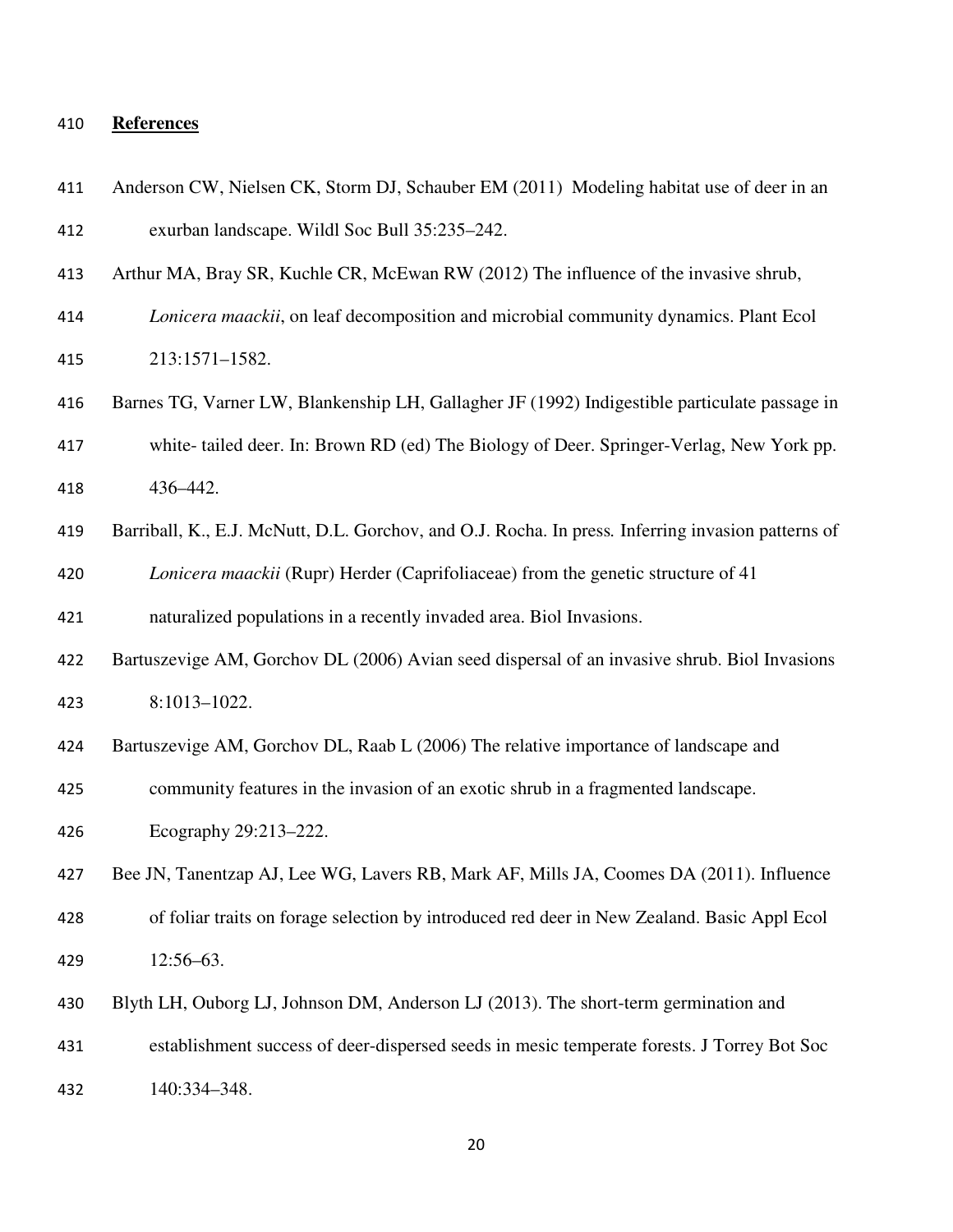| 433 | Cain M, Milligan B, Strand A (2000) Long-distance seed dispersal in plant populations. Am J |
|-----|---------------------------------------------------------------------------------------------|
| 434 | Bot 87:1217-1227.                                                                           |

| 435 | Castellano SM, Gorchov DL (2013) White-tailed deer (Odocoileus virginianus) disperse seeds of    |
|-----|--------------------------------------------------------------------------------------------------|
| 436 | the invasive shrub, Amur honeysuckle (Lonicera maackii). Nat Areas J 33:78-80.                   |
| 437 | Christopher CC, Matter SF, Cameron GN (2014) Individual and interactive effects of Amur          |
| 438 | honeysuckle (Lonicera maackii) and white-tailed deer (Odocoileus virginianus) on herbs in        |
| 439 | a deciduous forest in the eastern United States. Biol Invasions 16:2247-2261.                    |
| 440 | Clark J, Fastie C, Hurtt G, Jackson ST, Johnson C, King GA, Lewis M, Lynch J, Pacala S,          |
| 441 | Prentice C, Schpp EW, Webb III T, Wyckoff P (1998) Reid's paradox of rapid plant                 |
| 442 | migration. Bioscience 48:13-24.                                                                  |
| 443 | Clark CJ, Poulsen JR, Bolker BM, Connor EF, Parker VT (2005) Comparative seed shadows of         |
| 444 | bird-, monkey-, and wind-dispersed trees. Ecology 86:2684-2694.                                  |
| 445 | Collier M, Vankat J, Hughes M (2002) Diminished plant richness and abundance below               |
| 446 | Lonicera maackii, an invasive shrub. Am Midl Nat 147:60-71.                                      |
| 447 | Côté SD, Rooney TP, Tremblay JP, Dussault C, Waller DM. (2004) Ecological impacts of deer        |
| 448 | overabundance. Annu Rev Ecol Evol Syst 35:113-147.                                               |
| 449 | Ditchkoff SS (2011) Anatomy and physiology. In: Hewitt DG (ed) Biology and Management of         |
| 450 | White-tailed Deer. CRC Press, Boca Raton pp. 75-105.                                             |
| 451 | Eschtruth AK, Battles JJ (2009) Acceleration of exotic plant invasion in a forested ecosystem by |

- a generalist herbivore. Conserv Biol 23:388–99.
- Excoffier L, Foll M, Petit RJ (2009) Genetic consequences of range expansions. Annu Rev Ecol
- Evol Syst 40:481–501.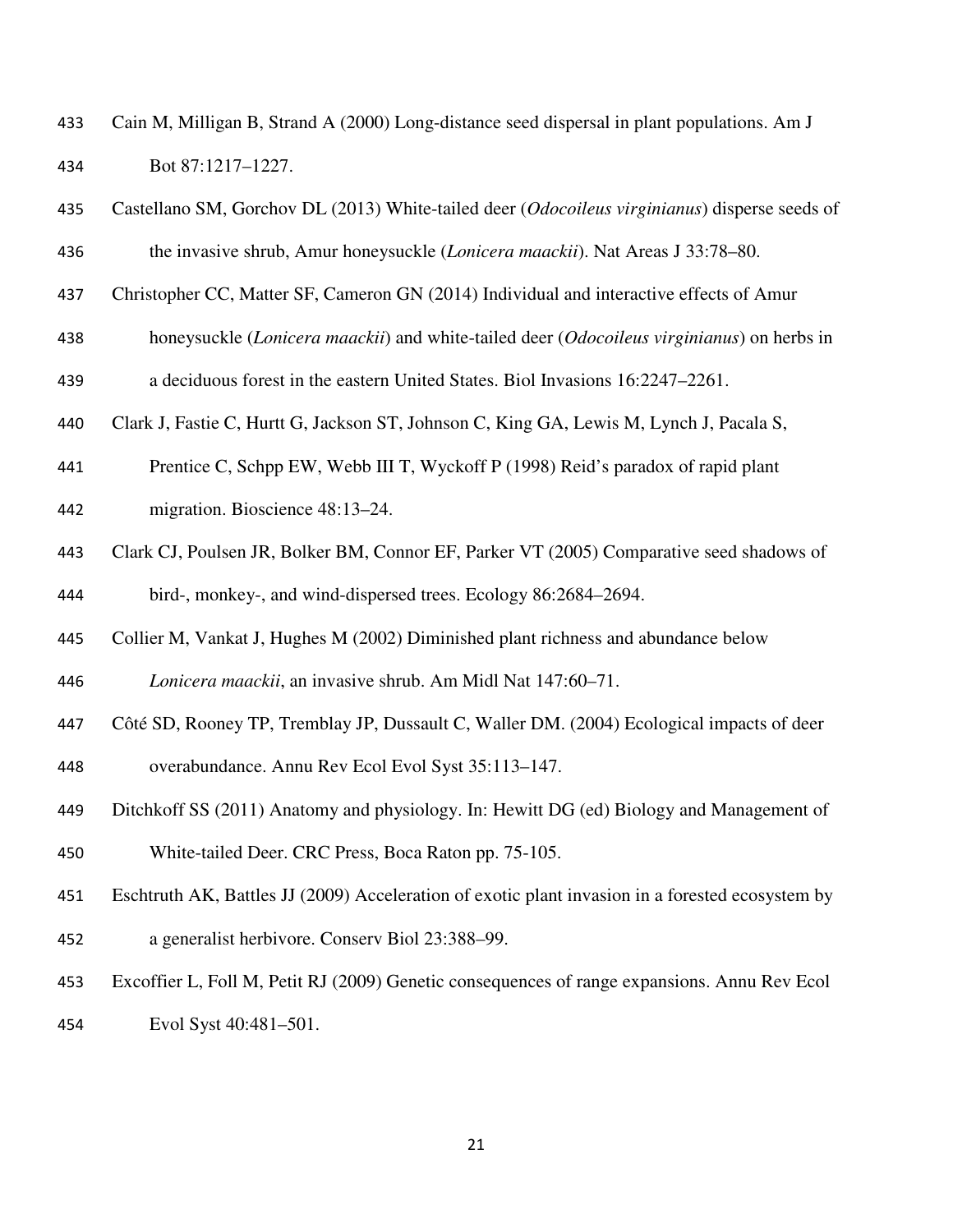| 455 | Eycott AE, Watkinson AR, Hemami MR, Dolman PM (2007) The dispersal of vascular plants in              |  |  |  |
|-----|-------------------------------------------------------------------------------------------------------|--|--|--|
| 456 | a forest mosaic by a guild of mammalian herbivores. Oecologia 154:107-18.                             |  |  |  |
| 457 | Gorchov DL, Henry MC, Frank P (2014a) Invasion of an exotic shrub into forested stands in an          |  |  |  |
| 458 | agricultural matrix. Invasive Plant Sci and Manag. 7: 336-344.                                        |  |  |  |
| 459 | Gorchov, DL Castellano SM, Noe DA. (2014b) Long-distance dispersal and diffusion in the               |  |  |  |
| 460 | invasion of <i>Lonicera maackii</i> . Invasive Plant Sci and Manag. 7:464–472.                        |  |  |  |
| 461 | Gorchov D, Trisel D (2003) Competitive effects of the invasive shrub, <i>Lonicera maackii</i> (Rupr.) |  |  |  |
| 462 | Herder (Caprifoliaceae), on the growth and survival of native tree seedlings. Plant Ecol              |  |  |  |
| 463 | $166:13-25.$                                                                                          |  |  |  |
| 464 | Gould A, Gorchov D (2000) Effects of the exotic invasive shrub Lonicera maackii on the                |  |  |  |
| 465 | survival and fecundity of three species of native annuals. Am Midl Nat 144:36-50.                     |  |  |  |
| 466 | Guiden PWG (2014) The role of white-tailed deer (Odocoileus virginiana) in long-distance seed         |  |  |  |
| 467 | dispersal of Amur honeysuckle (Lonicera maackii). Master thesis, Department of Biology,               |  |  |  |
| 468 | Miami University, Oxford OH, USA.                                                                     |  |  |  |
| 469 | Hartman K, McCarthy B (2008) Changes in forest structure and species composition following            |  |  |  |
| 470 | invasion by a non-indigenous shrub, Amur honeysuckle (Lonicera maackii). J Torrey Bot                 |  |  |  |
| 471 | Soc 135:245-259.                                                                                      |  |  |  |
| 472 | Heilman G, Strittholt J (2002) Forest fragmentation of the conterminous United States: assessing      |  |  |  |
| 473 | forest intactness through road density and spatial characteristics. Bioscience 52:411–422.            |  |  |  |
| 474 | Hewitt DG (2011) Nutrition. In: Hewitt DG (ed) Biology and Management of White-tailed Deer.           |  |  |  |
| 475 | CRC Press, Boca Raton pp. 75-105.                                                                     |  |  |  |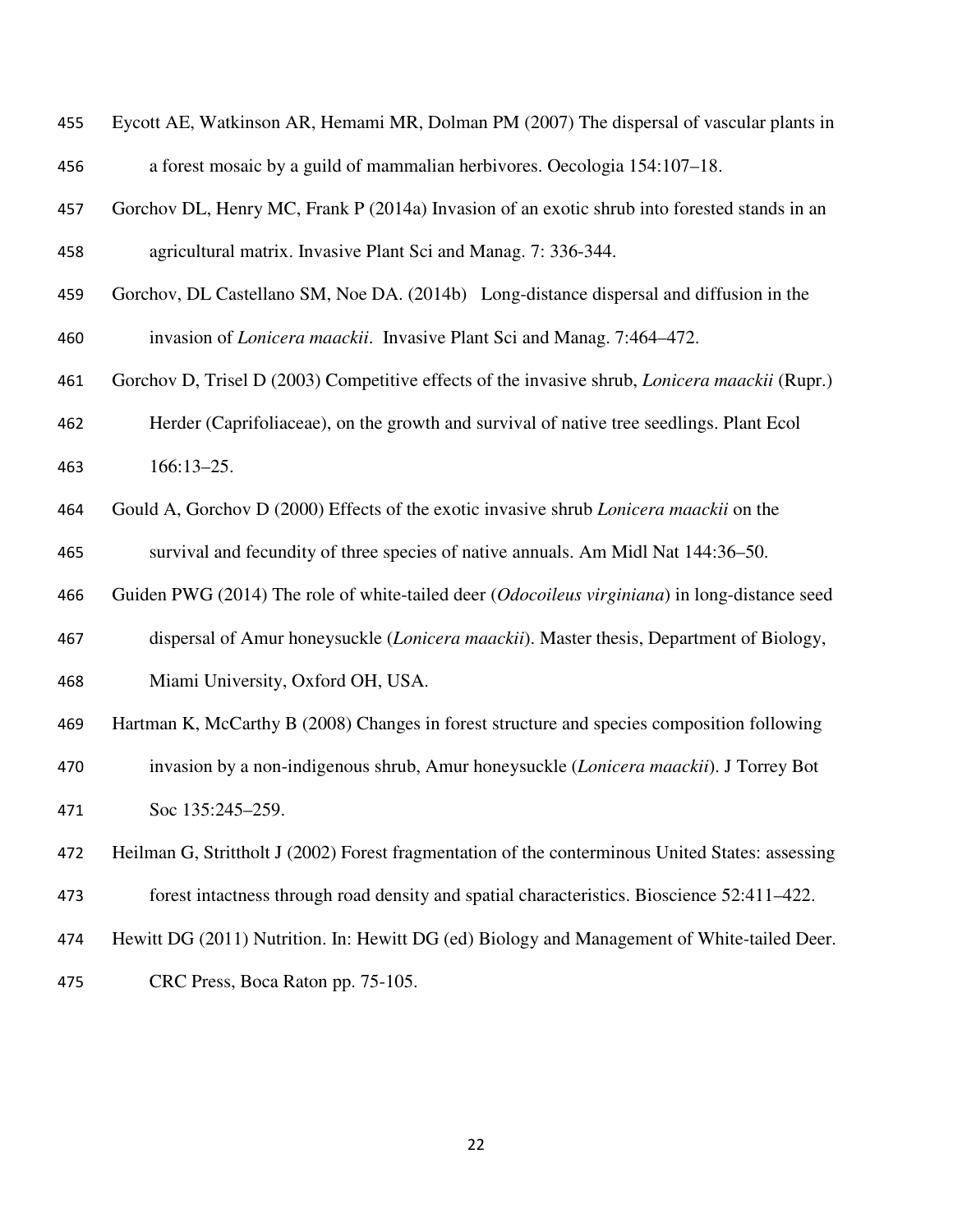| 476 | Hidayati SN, Baskin JM, Baskin CC (2000) Dormancy- breaking and germination requirements         |
|-----|--------------------------------------------------------------------------------------------------|
| 477 | of seeds of four <i>Lonicera</i> species (Caprifoliaceae) with underdeveloped spatulate embryos. |
| 478 | Seed Sci Res 10: 459–469                                                                         |
|     |                                                                                                  |

- Hutchinson TF, Vankat JL (1997) Invasibility and effects of Amur honeysuckle in southwestern Ohio forests. Conserv Biol 11:1117–1124.
- Ingold J, Craycroft M (1983) Avian frugivory on honeysuckle (*Lonicera*) in southwestern Ohio in fall. Ohio J Sci 83:256–258.
- Janzen D (1970) Herbivores and the number of tree species in tropical forests. Am Nat 104:501– 528.
- 485 Jaroszewicz B, Pirożnikow E, Sondej I (2013) Endozoochory by the guild of ungulates in Europe's primeval forest. For Ecol Manag 305:21–28.
- Jenks J, Leslie D (1989) Digesta retention of winter diets in white-tailed deer (*Odocoileus virginianus*) fawns in Maine, USA. Can J Zool 67:1500–1504.
- Johnson A, Hale P, Ford W (1995) White-tailed deer foraging in relation to successional stage,
- overstory type and management of southern Appalachian forests. Am Midl Nat 133:18–25.
- Johnston S, Henry M, Gorchov D (2012) Using advanced land imager (ALI) and landsat
- thematic mapper (TM) for the detection of the invasive shrub *Lonicera maackii* in
- southwestern Ohio forests. GIScience Remote Sens 49:450–462.
- Kjær LJ, Schauber EM, Nielsen CK (2008) Spatial and temporal analysis of contact rates in female white-tailed deer. J Wildl Manag 72:1819–1825.
- Knight TM, Dunn JL, Smith LA, Davis JA, Kalisz A (2009) Deer facilitate invasive plant
- success in a Pennsylvania forest understory. Nat Areas J 29:110–116.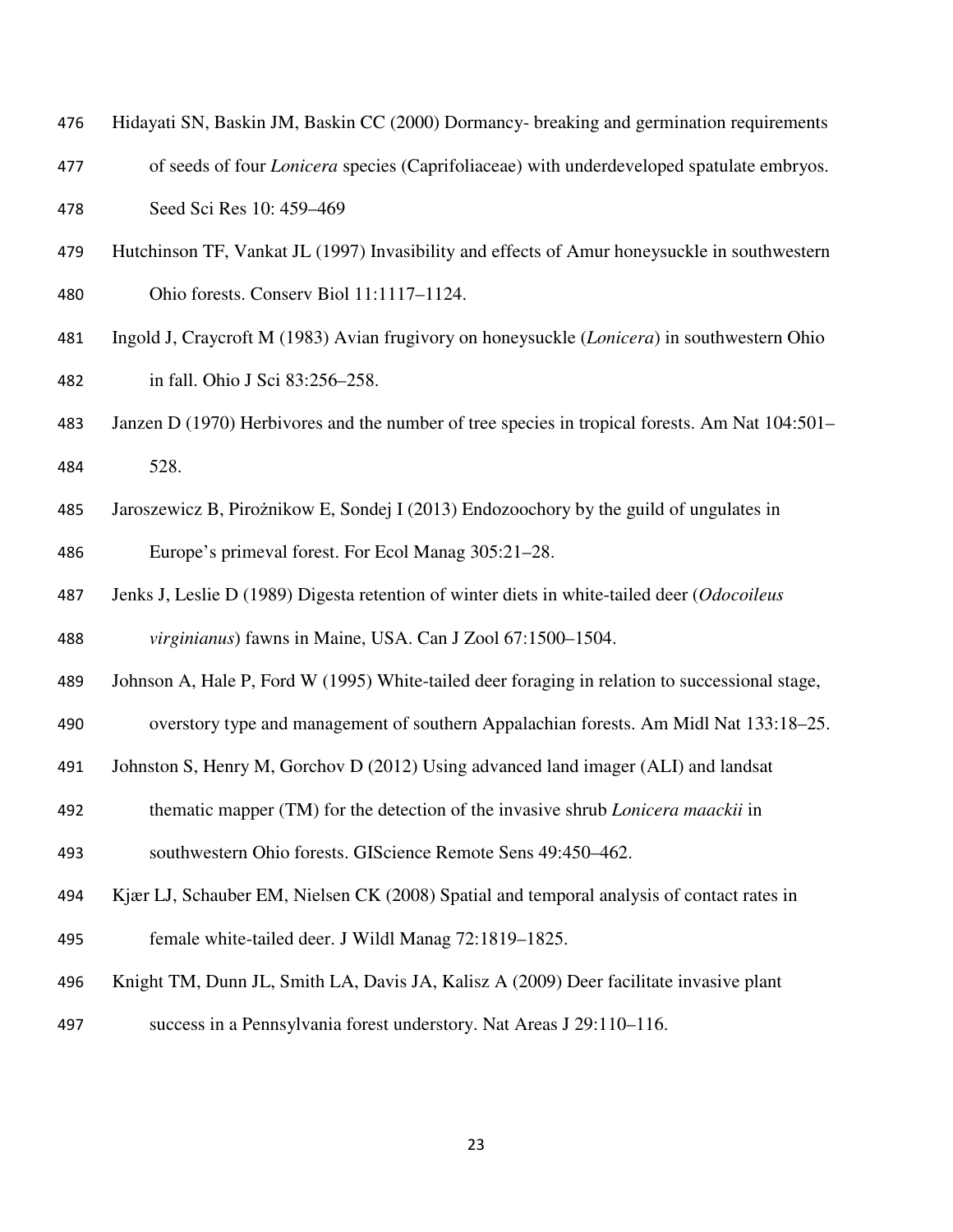- Mautz W, Petrides G (1971) Food passage rate in the white-tailed deer. J Wildl Manag 35:723– 731.
- McConkey KR, Prasad S, Corlett RT, Campos-Arceiz A, Brodie JF, Rogers H, Santamaria L
- (2012) Seed dispersal in changing landscapes. Biol Conserv 146:1–13.
- McNeish RE, Benbow ME, McEwan RW (2012) Riparian forest invasion by a terrestrial shrub
- (*Lonicera maackii*) impacts aquatic biota and organic matter processing in headwater streams. Biol Invasions 14:1881–1893.
- Miller KE, Gorchov DL (2004) The invasive shrub, *Lonicera maackii*, reduces growth and fecundity of perennial forest herbs. Oecologia 139:359–75.
- Murray KG (1988) Avian seed dispersal of three neotropical gap-dependent plants. Ecol Monogr 58:271–298.
- Myers JA, Vellend M, Gardescu S, Marks PL (2004) Seed dispersal by white-tailed deer:
- implications for long-distance dispersal, invasion, and migration of plants in eastern North
- America. Oecologia 139:35–44.
- Ng J, Nielson C, Clair CS (2008) Landscape and traffic factors influencing deer-vehicle
- collisions in an urban environment. Hum Wildl Confl 2:34-47.
- Nixon C, Hansen L, Brewer P, Chelsvig J (1991) Ecology of white-tailed deer in an intensively farmed region of Illinois. Wildl Monogr 18:1-77.
- Pfeiffer SS, Gorchov DL (2015) Effects of the Invasive Shrub *Lonicera maackii* on soil water
- content in eastern deciduous forest. Am Midl Nat 173:38–46.
- Quinn ACD, Williams DM, Porter WF (2013) Landscape structure influences space use by
- white-tailed deer. J Mammal 94:398–407.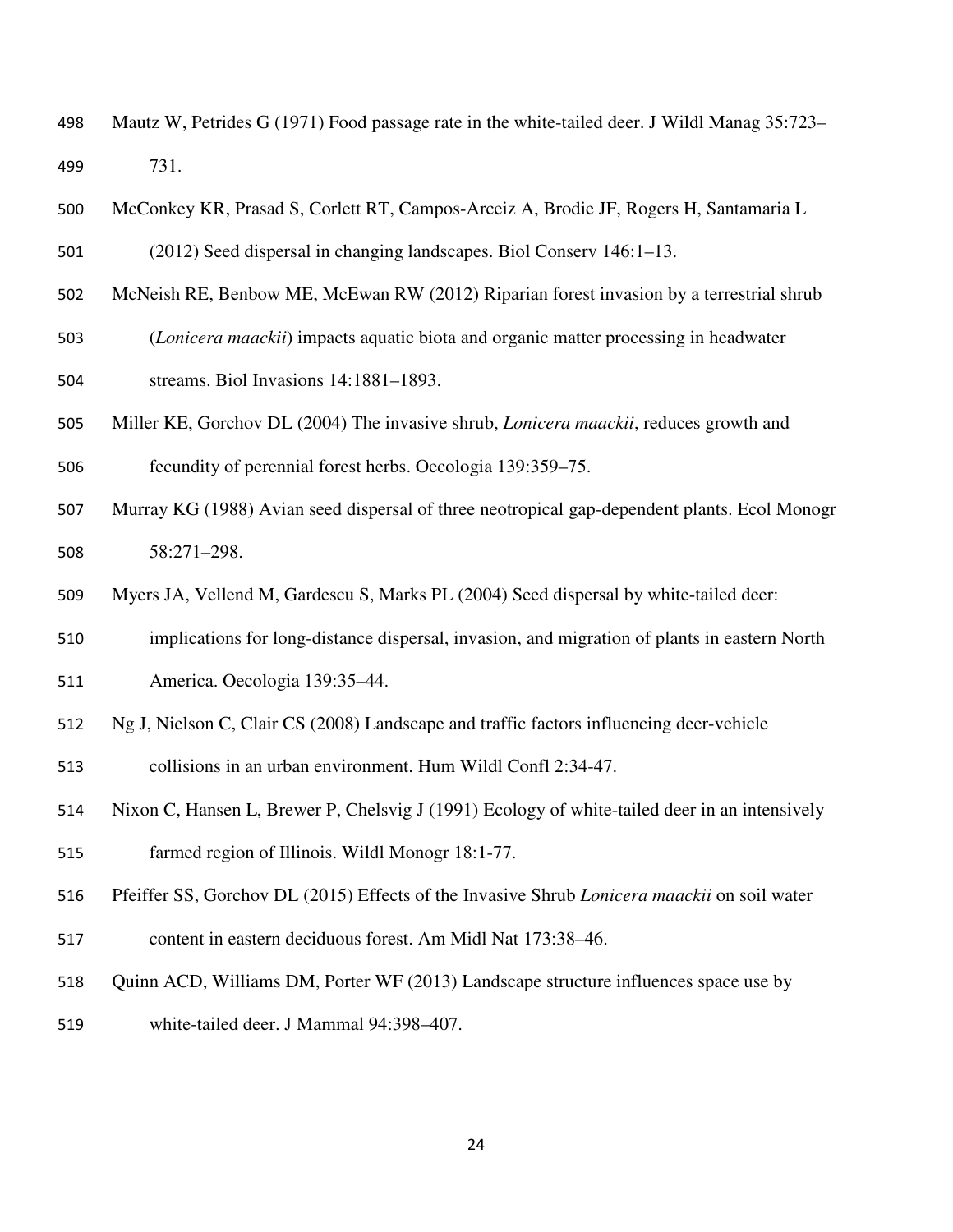- Rawsthorne J, Roshier DA, Murphy SR (2009) A simple parametric method for reducing sample sizes in gut passage time trials. Ecology 90:2328–31.
- Riitters KH, Coulston JW, Wickham JD (2012) Fragmentation of forest communities in the
- eastern United States. For Ecol Manag 263:85–93.
- Rooney TP (2001) Deer impacts on forest ecosystems: a North American perspective. Forestry 74:201–208.
- Rooney TP, Waller DM (2003) Direct and indirect effects of white-tailed deer in forest ecosystems. For Ecol Manag 181:165–176.
- Rouleau I, Crete M, Ouellet JP (2002) Contrasting the summer ecology of white-tailed deer
- inhabiting a forested and an agricultural landscape. Ecoscience 9:459–469.
- Schaefer HM (2006) The role of chromatic and achromatic signals for fruit detection by birds. Behav Ecol 17:784–789.
- Schauber E, Storm D, Nielsen C (2007) Effects of joint space use and group membership on
- 533 contact rates among white-tailed deer. J Wildl Manag 155–164.

- Shelton AL, Henning JA, Schultz P, Clay K (2014) Effects of abundant white-tailed deer on
- vegetation, animals, mycorrhizal fungi, and soils. For Ecol Manag 320:39–49.
- Stewart KM, Boyer RT, Weisberg PJ (2011) Spatial use of landscapes. In: Hewitt DG (ed)
- Biology and Management of White-tailed Deer. CRC Press, Boca Raton pp. 75-105.
- Storm DJ, Nielsen CK, Schauber EM, Woolf A (2007) Space use and survival of white-tailed
- deer in an exurban landscape. J Wildl Manag 71:1170–1176.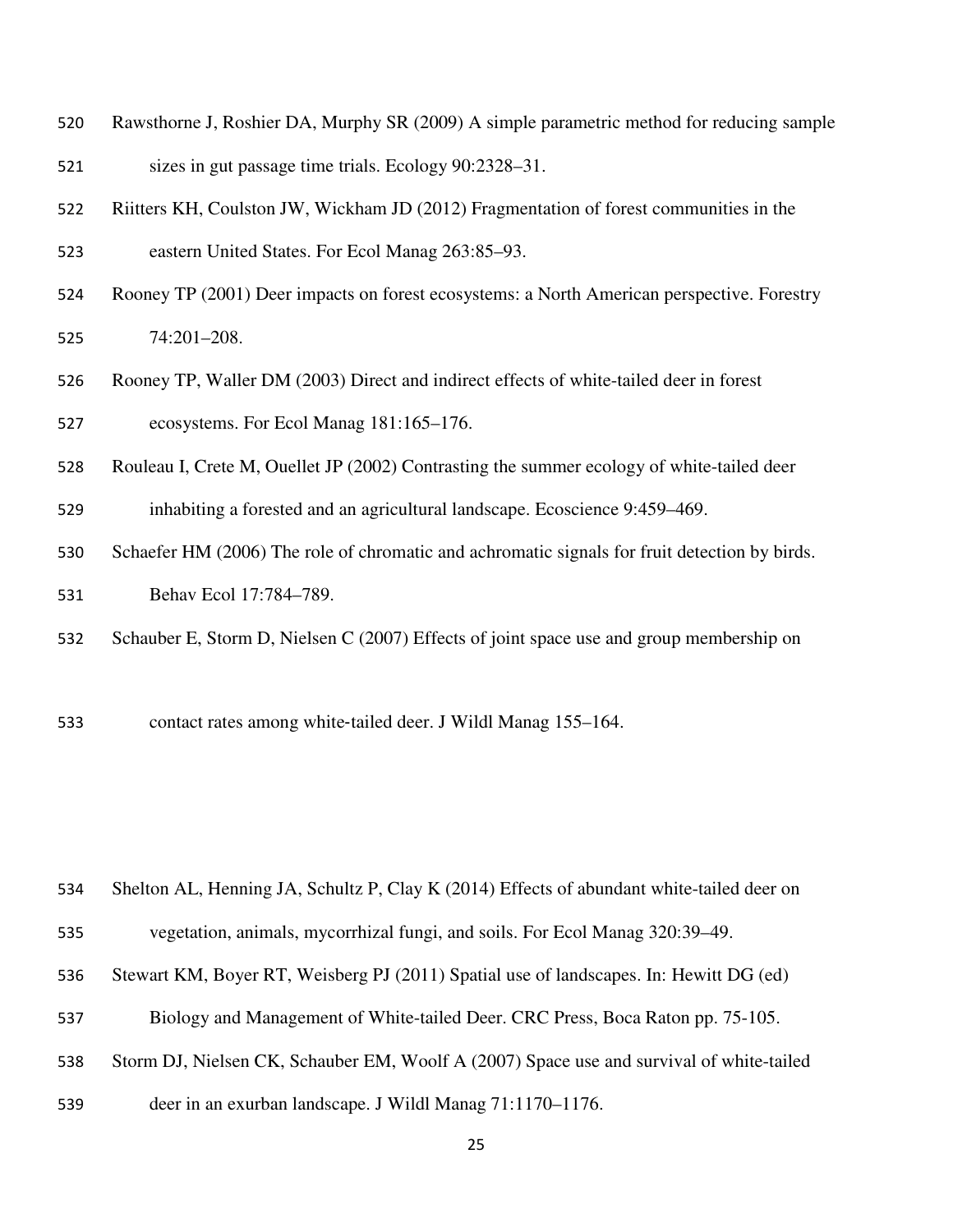- Swift CE, Gross MK (2008) Preventing deer damage. Colorado State Univ. Extension
- (http://www.ext.colostate.edu).
- van Beest FM, Mysterud A, Loe LE, Milner JM (2010) Forage quantity, quality and depletion as
- scale-dependent mechanisms driving habitat selection of a large browsing herbivore. J
- Anim Ecol 79:910–22.
- Vangilder L, Torgerson O, Porath W (1982) Factors influencing diet selection by white-tailed deer. J Wildl Manag 46:711–718.
- Vellend M (2002) A pest and an invader: white-tailed deer (*Odocoileus virginianus* Zimm.) as a
- seed dispersal agent for honeysuckle shrubs (*Lonicera* L.). Nat Areas J 22:230–234.
- Vellend M, Myers JA, Gardescu S, Marks PL (2003) Dispersal of *Trillium* seeds by deer: implications for long-distance migration of forest herbs. Ecology 84:1067–1072.
- Venables WN, Ripley B D (2002) Modern Applied Statistics with S. Fourth Edition. Springer, New York.
- Walter WD, VerCauteren KC, Campa H, Clark WR, Fischer JW, Hygnstom SE, Mathews NE,
- Nielsen CK, Schauber EM, Van Deelen TR, Winterstein SR (2009) Regional assessment on
- influence of landscape configuration and connectivity on range size of white-tailed deer.
- Landsc Ecol 24:1405–1420.
- Warner A (1985) Rate of passage of digesta through birds and mammals. Nutr Abstr Rev Ser B 51:789–820.
- Wilfong BN, Gorchov DL, Henry MC (2009) Detecting an invasive shrub in deciduous forest understories using remote sensing. Weed Sci 57:512–520.
- Williams DM, Dechen Quinn AC, Porter WF (2011) Landscape effects on scales of movement
- by white-tailed deer in an agricultural–forest matrix. Landsc Ecol 27:45–57.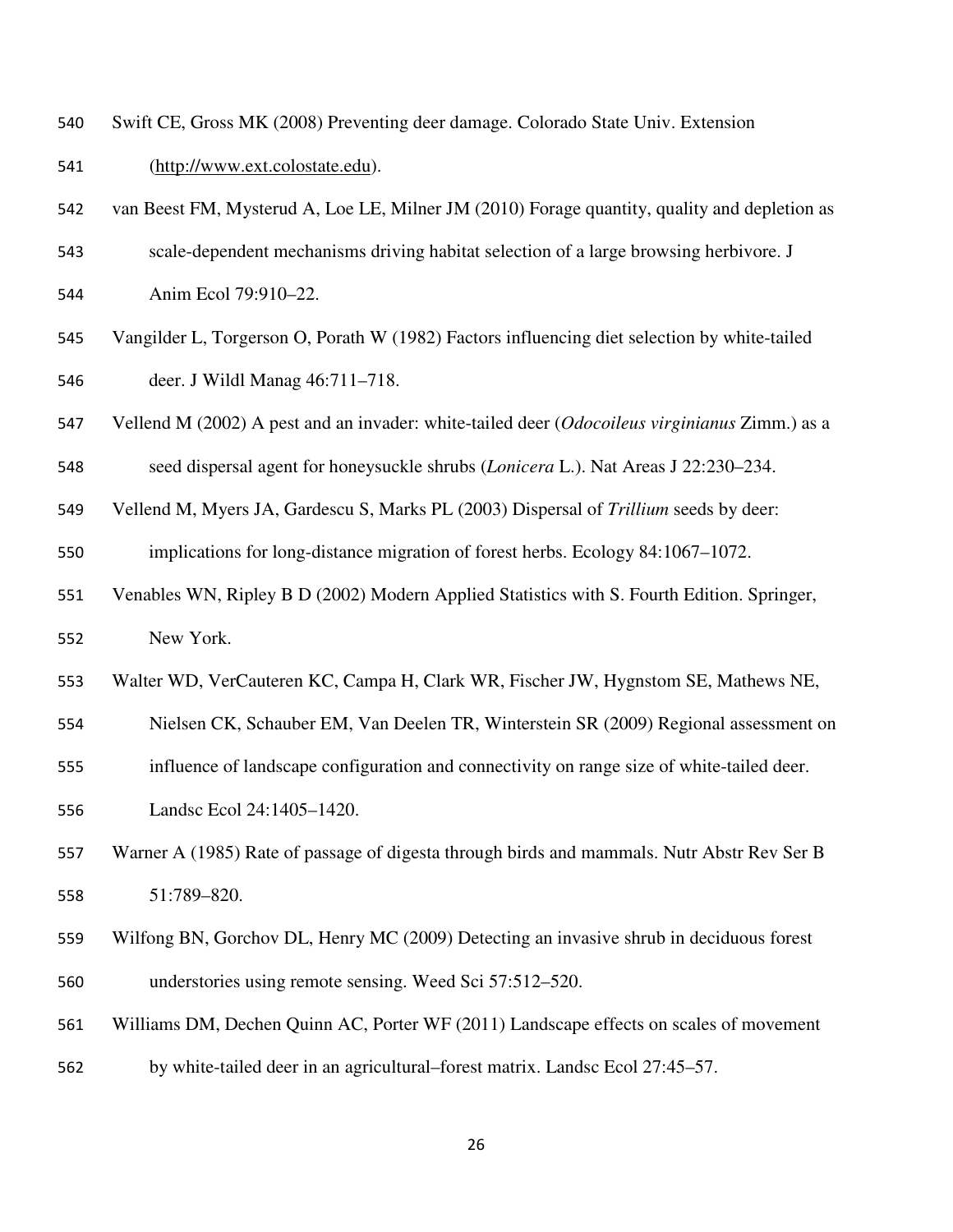- 563 Williams SC, Ward JS (2006) Exotic seed dispersal by white-tailed deer in southern Connecticut.
- 564 Nat Areas J 26:383–390.
- 565 **Table 1** A total of 82 white-tailed deer pellet groups were collected at two sites to investigate the
- 566 potential for deer to disperse *Lonicera maackii* seeds. Only pellet groups collected at the invaded
- 567 area contained germinable *L. maackii* seeds.

|                                                                                          | Invaded Area | Invasion Front |
|------------------------------------------------------------------------------------------|--------------|----------------|
| Deer pellet groups collected                                                             | 29           | 53             |
| Deer pellet groups containing germinable <i>Lonicera maackii</i> seeds                   | 9            | $\theta$       |
| Mean Lonicera maackii seeds per pellet group $(\pm 1)$ standard deviation) $2.5 \pm 6.7$ |              | O              |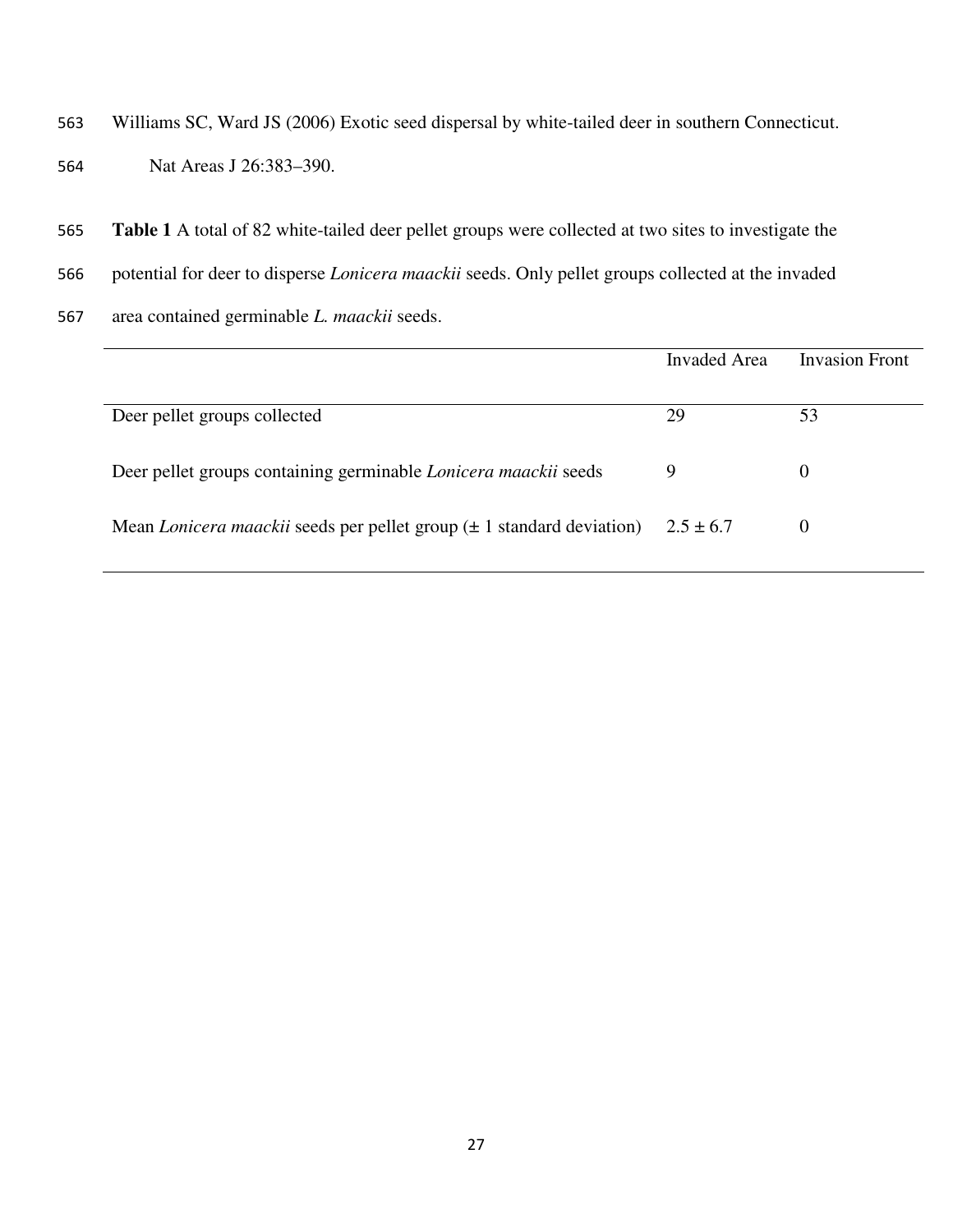568 **Table 2** Forest patch and landscape characteristics that influence white-tailed deer movement 569 and seed dispersal. Characteristics are compared across three study areas where white-tailed deer 570 movement ("Movement Data") or seed dispersal data ("Invasion Front" and "Invaded Area")

571 were collected.

|                                     | <b>Movement Data</b> | <b>Invasion Front</b> | <b>Invaded Area</b> |
|-------------------------------------|----------------------|-----------------------|---------------------|
| Location                            | <b>Illinois</b>      | Ohio                  | Ohio                |
| Lonicera maackii abundance          | Low                  | Low                   | High                |
| Area-weighted Shape Index           | $9.38 \pm 1.97$      | $2.55 \pm 0.67$       | $8.99 \pm 2.10$     |
| Nearest neighbor (m)                | $124.2 \pm 181.3$    | $214.3 \pm 189.6$     | $55.3 \pm 36.2$     |
| Patch area coefficient-of-variation | 423.9                | 180.7                 | 354.1               |
| Road Density ( $km \, km^{-2}$ )    | 1.22                 | 1.36                  | 1.43                |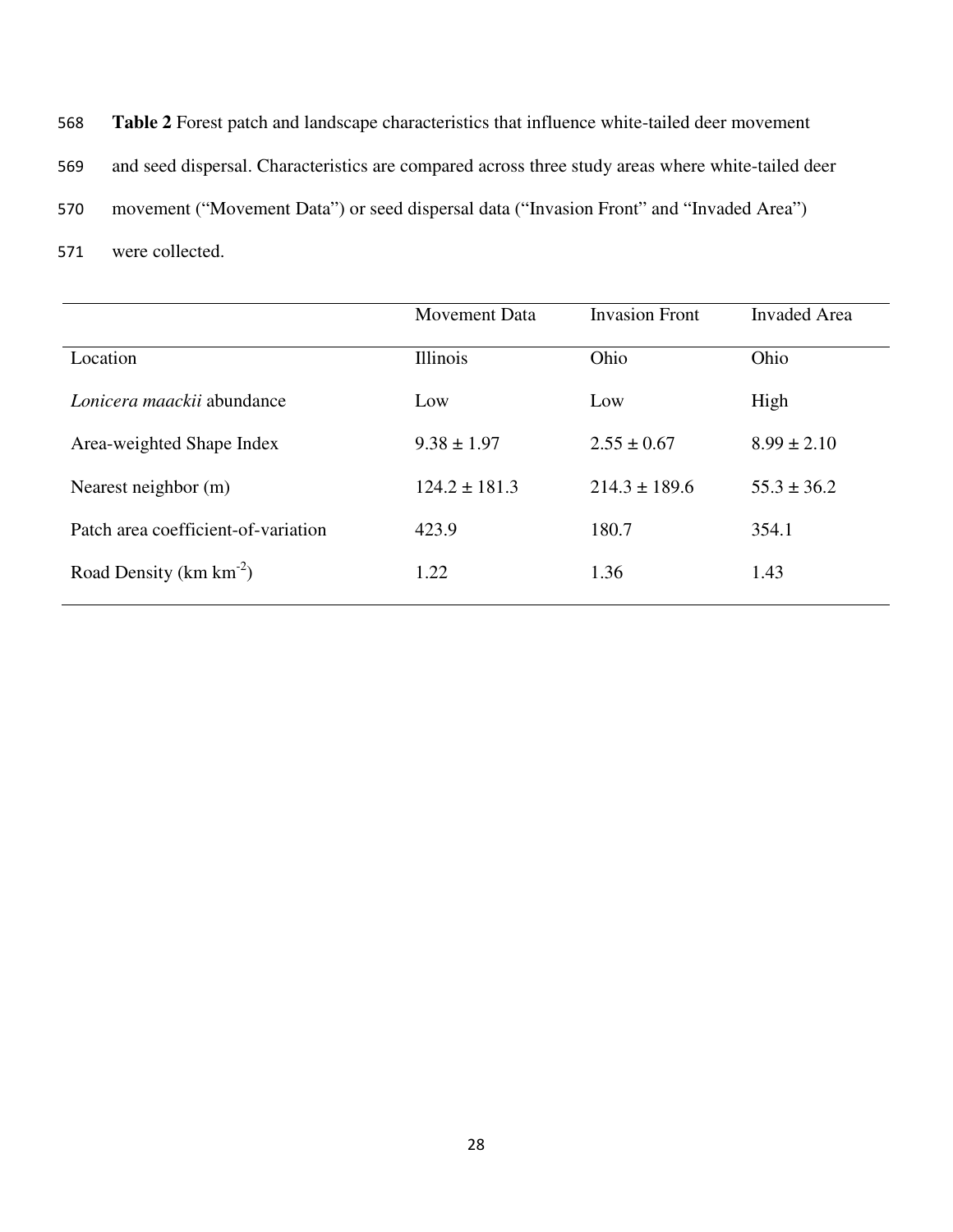### **Figure Captions**

**Figure 1** Map of Darke County, Ohio study area, showing forest patches where white-tailed deer

- pellets were collected (dark gray) and surrounding land use (Forest: light gray, Crops: hatch,
- Residential: white, Road: black). Two *L. maackii* seed sources (black circles) in the landscape
- are also shown. Forest patches southeast of this landscape also contained reproducing *L. maackii*.
- **Figure 2** White-tailed deer preference among 42 pairs of *L. maackii* shrubs assigned to fruit
- removal treatments and control treatments (fruits left intact). Within each pair, the shrub with
- more woody tissue consumed by white-tailed deer was considered to be preferred.
- **Figure 3** Projected seed shadows for dispersal of *L. maackii* seeds by 25 female white-tailed
- deer. Bars represent the probability that a *L. maackii* seed will be dispersed to each 100 m

distance class. The median and mode of projected seed dispersal distances was 300 m away from

- a seed source, but rarely seed dispersal was projected to occur up to 7900 m away from a seed
- source. Minor tic marks represent 200 m intervals.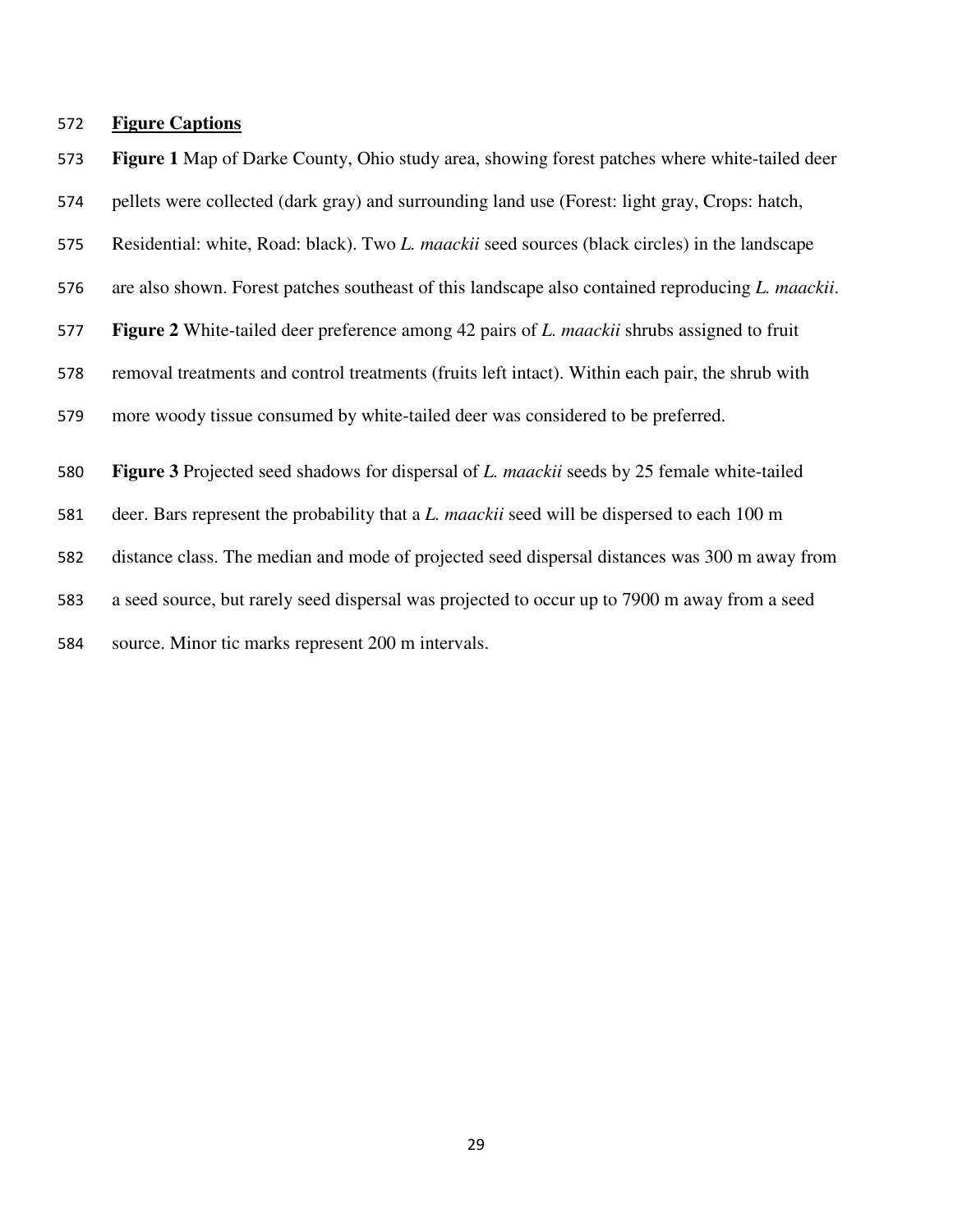



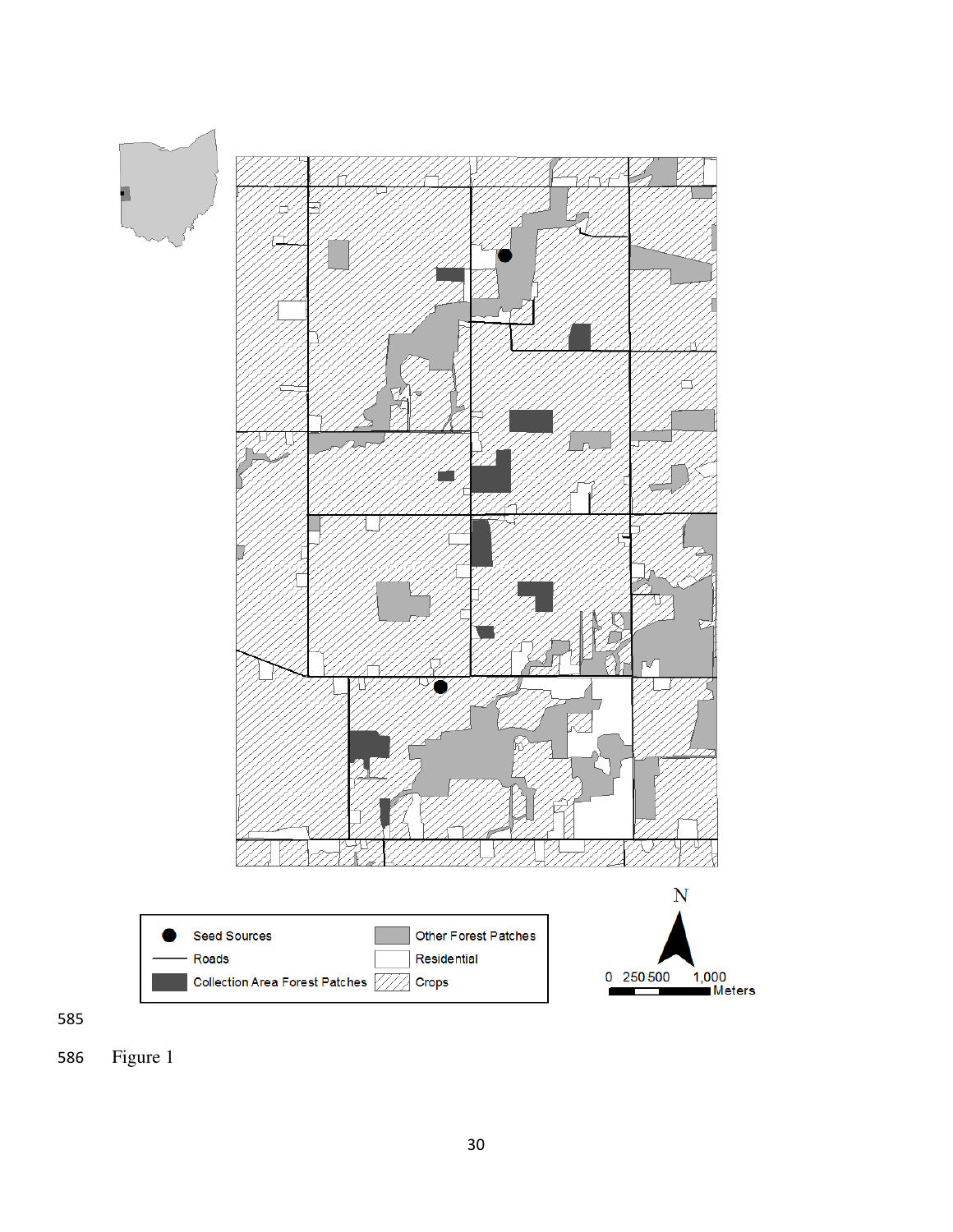

Figure 2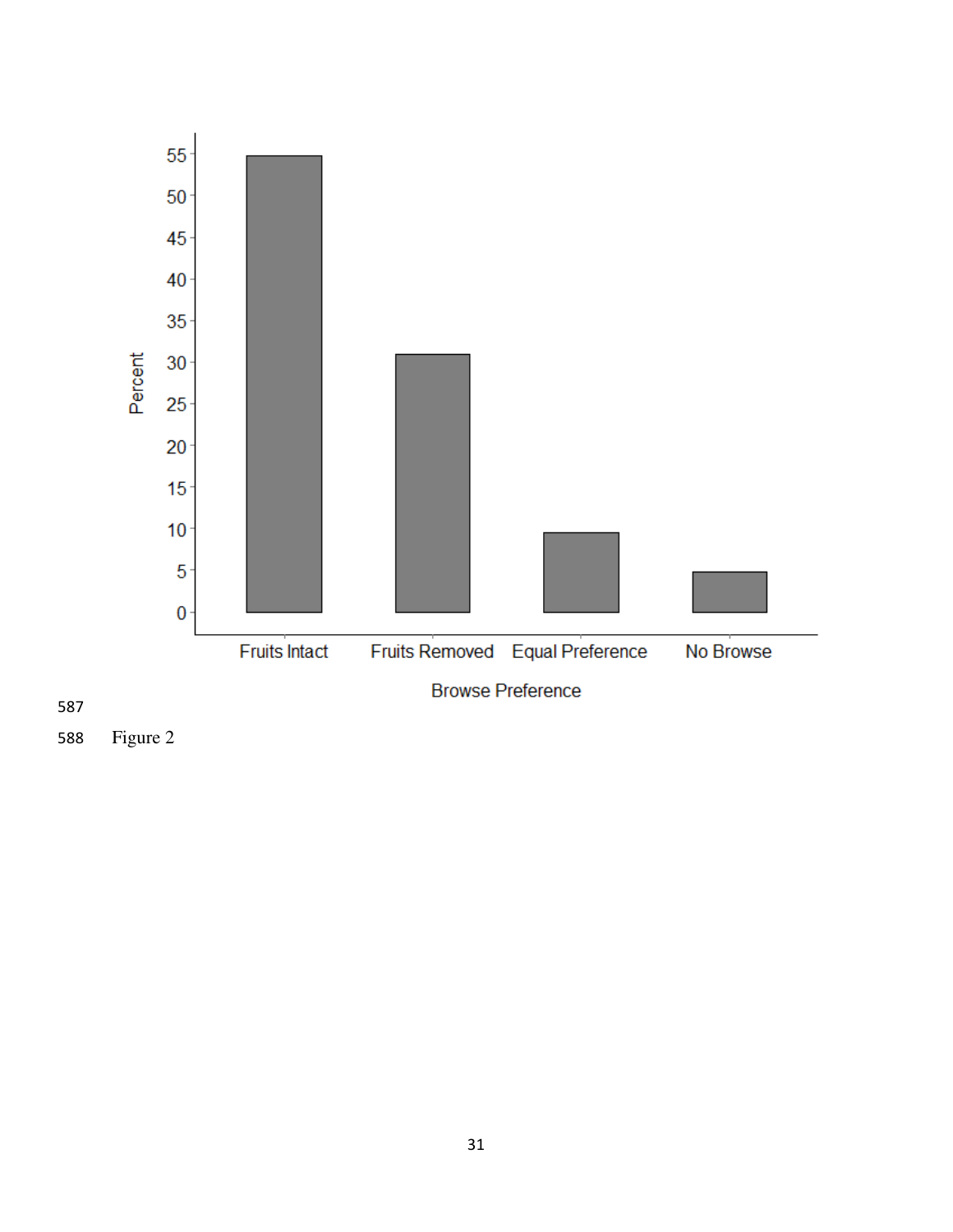